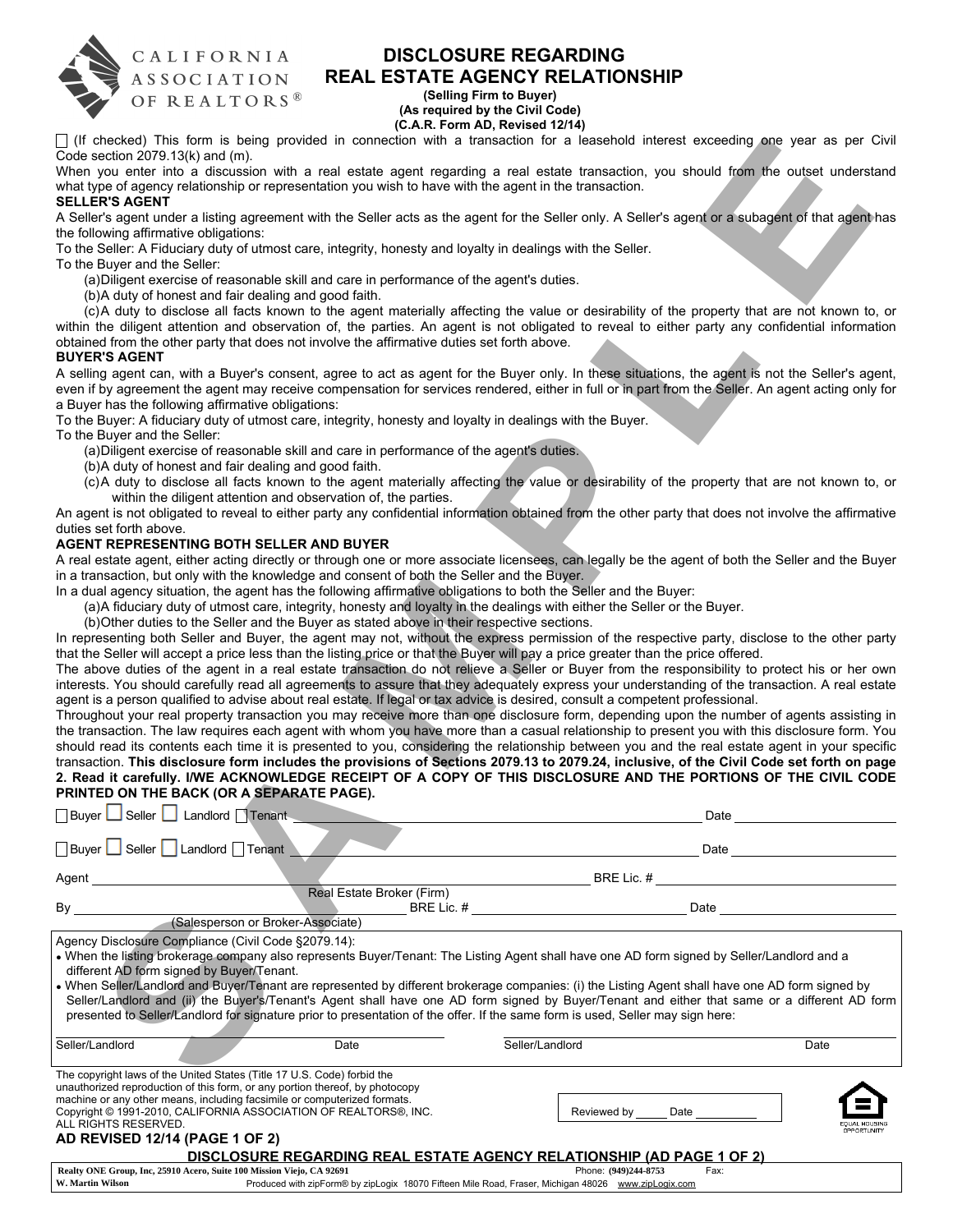### CIVIL CODE SECTIONS 2079.24 (2079.16 APPEARS ON THE FRONT)

The solid at the solid at the solid at the solid at the solid at the solid at the solid at the solid at the solid at the solid at the solid at the solid at the solid at the solid at the solid at the solid at the solid at 2079.13 As used in Sections 2079.14 to 2079.24, inclusive, the following terms have the following meanings: (a) "Agent" means a person acting under provisions of Title 9 (commencing with Section 2295) in a real property transaction, and includes a person who is licensed as a real estate broker under Chapter 3 (commencing with Section 10130) of Part 1 of Division 4 of the Business and Professions Code, and under whose license a listing is executed or an offer to purchase is obtained. (b) "Associate licensee" means a person who is licensed as a real estate broker or salesperson under Chapter 3 (commencing with Section 10130) of Part 1 of Division 4 of the Business and Professions Code and who is either licensed under a broker or has entered into a written contract with a broker to act as the broker's agent in connection with acts requiring a real estate license and to function under the broker's supervision in the capacity of an associate licensee. The agent in the real property transaction bears responsibility for his or her associate licensees who perform as agents of the agent. When an associate licensee owes a duty to any principal, or to any buyer or seller who is not a principal, in a real property transaction, that duty is equivalent to the duty owed to that party by the broker for whom the associate licensee functions. (c) "Buyer" means a transferee in a real property transaction, and includes a person who executes an offer to purchase real property from a seller through an agent, or who seeks the services of an agent in more than a casual, transitory, or preliminary manner, with the object of entering into a real property transaction. "Buyer" includes vendee or lessee. (d) "Commercial real property" means all real property in the state, except single-family residential real property, dwelling units made subject to Chapter 2 (commencing with Section 1940) of Title 5, mobilehomes, as defined in Section 798.3, or recreational vehicles, as defined in Section 799.29. (e) "Dual agent" means an agent acting, either directly or through an associate licensee, as agent for both the seller and the buyer in a real property transaction. (f) "Listing agreement" means a contract between an owner of real property and an agent, by which the agent has been authorized to sell the real property or to find or obtain a buyer. (g) "Listing agent" means a person who has obtained a listing of real property to act as an agent for compensation. (h) "Listing price" is the amount expressed in dollars specified in the listing for which the seller is willing to sell the real property through the listing agent. (i) "Offering price" is the amount expressed in dollars specified in an offer to purchase for which the buyer is willing to buy the real property. (j) "Offer to purchase" means a written contract executed by a buyer acting through a selling agent that becomes the contract for the sale of the real property upon acceptance by the seller. (k) "Real property" means any estate specified by subdivision (1) or (2) of Section 761 in property that constitutes or is improved with one to four dwelling units, any commercial real property, any leasehold in these types of property exceeding one year's duration, and mobilehomes, when offered for sale or sold through an agent pursuant to the authority contained in Section 10131.6 of the Business and Professions Code. (l) "Real property transaction" means a transaction for the sale of real property in which an agent is employed by one or more of the principals to act in that transaction, and includes a listing or an offer to purchase. (m) "Sell," "sale," or "sold" refers to a transaction for the transfer of real property from the seller to the buyer, and includes exchanges of real property between the seller and buyer, transactions for the creation of a real property sales contract within the meaning of Section 2985, and transactions for the creation of a leasehold exceeding one year's duration. (n) "Seller" means the transferor in a real property transaction, and includes an owner who lists real property with an agent, whether or not a transfer results, or who receives an offer to purchase real property of which he or she is the owner from an agent on behalf of another. "Seller" includes both a vendor and a lessor. (o) "Selling agent" means a listing agent who acts alone, or an agent who acts in cooperation with a listing agent, and who sells or finds and obtains a buyer for the real property, or an agent who locates property for a buyer or who finds a buyer for a property for which no listing exists and presents an offer to purchase to the seller. (p) "Subagent" means a person to whom an agent delegates agency powers as provided in Article 5 (commencing with Section 2349) of Chapter 1 of Title 9. However, "subagent" does not include an associate licensee who is acting under the supervision of an agent in a real property transaction.

2079.14 Listing agents and selling agents shall provide the seller and buyer in a real property transaction with a copy of the disclosure form specified in Section 2079.16, and, except as provided in subdivision (c), shall obtain a signed acknowledgement of receipt from that seller or buyer, except as provided in this section or Section 2079.15, as follows: (a) The listing agent, if any, shall provide the disclosure form to the seller prior to entering into the listing agreement. (b) The selling agent shall provide the disclosure form to the seller as soon as practicable prior to presenting the seller with an offer to purchase, unless the selling agent previously provided the seller with a copy of the disclosure form pursuant to subdivision (a). (c) Where the selling agent does not deal on a face-to-face basis with the seller, the disclosure form prepared by the selling agent may be furnished to the seller (and acknowledgement of receipt obtained for the selling agent from the seller) by the listing agent, or the selling agent may deliver the disclosure form by certified mail addressed to the seller at his or her last known address, in which case no signed acknowledgement of receipt is required. (d) The selling agent shall provide the disclosure form to the buyer as soon as practicable prior to execution of the buyer's offer to purchase, except that if the offer to purchase is not prepared by the selling agent, the selling agent shall present the disclosure form to the buyer not later than the next business day after the selling agent receives the offer to purchase from the buyer.

2079.15 In any circumstance in which the seller or buyer refuses to sign an acknowledgement of receipt pursuant to Section 2079.14, the agent, or an associate licensee acting for an agent, shall set forth, sign, and date a written declaration of the facts of the refusal.

2079.16 Reproduced on Page 1 of this AD form.

2079.17 (a) As soon as practicable, the selling agent shall disclose to the buyer and seller whether the selling agent is acting in the real property transaction exclusively as the buyer's agent, exclusively as the seller's agent, or as a dual agent representing both the buyer and the seller. This relationship shall be confirmed in the contract to purchase and sell real property or in a separate writing executed or acknowledged by the seller, the buyer, and the selling agent prior to or coincident with execution of that contract by the buyer and the seller, respectively. (b) As soon as practicable, the listing agent shall disclose to the seller whether the listing agent is acting in the real property transaction exclusively as the seller's agent, or as a dual agent representing both the buyer and seller. This relationship shall be confirmed in the contract to purchase and sell real property or in a separate writing executed or acknowledged by the seller and the listing agent prior to or coincident with the execution of that contract by the seller. (c) The confirmation required by subdivisions (a) and (b) shall be in the following form.

(DO NOT COMPLETE. SAMPLE ONLY) is the agent of (check one): □ the seller exclusively; or □ both the buyer and seller.

(Name of Listing Agent)<br>(DO NOT COMPLETE. SAMPLE ONLY) is the agent of (check one): □ the buyer exclusively; or □ the seller exclusively; or □ the seller exclusively; or □ the buyer and seller. (Name of Selling Agent if not the same as the Listing Agent)

(d) The disclosures and confirmation required by this section shall be in addition to the disclosure required by Section 2079.14.

2079.18 No selling agent in a real property transaction may act as an agent for the buyer only, when the selling agent is also acting as the listing agent in the transaction. 2079.19 The payment of compensation or the obligation to pay compensation to an agent by the seller or buyer is not necessarily determinative of a particular agency relationship between an agent and the seller or buyer. A listing agent and a selling agent may agree to share any compensation or commission paid, or any right to any compensation or commission for which an obligation arises as the result of a real estate transaction, and the terms of any such agreement shall not necessarily be determinative of a particular relationship.

2079.20 Nothing in this article prevents an agent from selecting, as a condition of the agent's employment, a specific form of agency relationship not specifically prohibited by this article if the requirements of Section 2079.14 and Section 2079.17 are complied with.

2079.21 A dual agent shall not disclose to the buyer that the seller is willing to sell the property at a price less than the listing price, without the express written consent of the seller. A dual agent shall not disclose to the seller that the buyer is willing to pay a price greater than the offering price, without the express written consent of the buyer. This section does not alter in any way the duty or responsibility of a dual agent to any principal with respect to confidential information other than price.

2079.22 Nothing in this article precludes a listing agent from also being a selling agent, and the combination of these functions in one agent does not, of itself, make that agent a dual agent.

2079.23 A contract between the principal and agent may be modified or altered to change the agency relationship at any time before the performance of the act which is the object of the agency with the written consent of the parties to the agency relationship.

2079.24 Nothing in this article shall be construed to either diminish the duty of disclosure owed buyers and sellers by agents and their associate licensees, subagents, and employees or to relieve agents and their associate licensees, subagents, and employees from liability for their conduct in connection with acts governed by this article or for any breach of a fiduciary duty or a duty of disclosure.

Published and Distributed by:

E<br>B

REAL ESTATE BUSINESS SERVICES, INC.

**a subsidiary of the California Association of REALTORS® Reviewed by Date** Reviewed by Date 525 South Virgil Avenue, Los Angeles, California 90020



AD REVISED 12/14 (PAGE 2 OF 2)

DISCLOSURE REGARDING REAL ESTATE AGENCY RELATIONSHIP (AD PAGE 2 OF 2)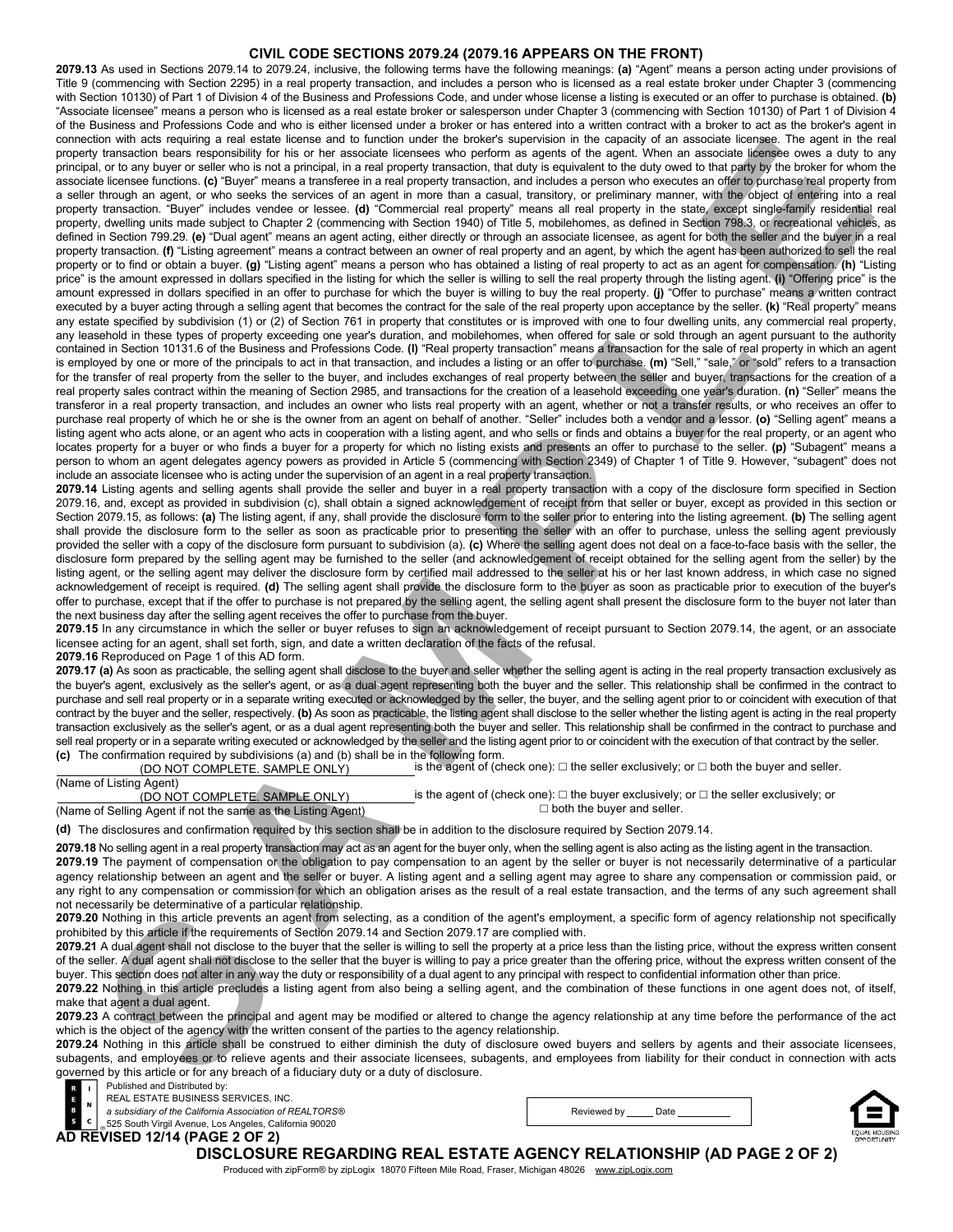

# POSSIBLE REPRESENTATION OF MORE THAN ONE BUYER OR SELLER - DISCLOSURE AND CONSENT

(C.A.R. Form PRBS, 11/14)

A real estate broker (Broker), whether a corporation, partnership or sole proprietorship, may represent more than one buyer or seller. This multiple representation can occur through an individual licensed as a broker or salesperson or through different individual broker's or salespersons (associate licensees) acting under the Broker's license. The associate licensees may be working out of the same or different office locations.

| ar coluic broker (Droker), whener a corporation, partneromp or oold prophetorship, may represent more than one baye<br>or seller. This multiple representation can occur through an individual licensed as a broker or salesperson or through different<br>individual broker's or salespersons (associate licensees) acting under the Broker's license. The associate licensees may be<br>working out of the same or different office locations.                                                                                                                                                                                                                                                                                                                                                                                                                                                                                                                                                                                                      |                |                                  |
|-------------------------------------------------------------------------------------------------------------------------------------------------------------------------------------------------------------------------------------------------------------------------------------------------------------------------------------------------------------------------------------------------------------------------------------------------------------------------------------------------------------------------------------------------------------------------------------------------------------------------------------------------------------------------------------------------------------------------------------------------------------------------------------------------------------------------------------------------------------------------------------------------------------------------------------------------------------------------------------------------------------------------------------------------------|----------------|----------------------------------|
| Multiple Buyers: Broker (individually or through its associate licensees) may be working with many prospective buyers at<br>the same time. These prospective buyers may have an interest in, and make offers on, the same properties. Some of these<br>properties may be listed with Broker and some may not. Broker will not limit or restrict any particular buyer from making an<br>offer on any particular property whether or not Broker represents other buyers interested in the same property.                                                                                                                                                                                                                                                                                                                                                                                                                                                                                                                                                |                |                                  |
| Multiple Sellers: Broker (individually or through its associate licensees) may have listings on many properties at the same<br>time. As a result, Broker will attempt to find buyers for each of those listed properties. Some listed properties may appeal to<br>the same prospective buyers. Some properties may attract more prospective buyers than others. Some of these prospective<br>buyers may be represented by Broker and some may not. Broker will market all listed properties to all prospective buyers<br>whether or not Broker has another or other listed properties that may appeal to the same prospective buyers.                                                                                                                                                                                                                                                                                                                                                                                                                 |                |                                  |
| Dual Agency: If Seller is represented by Broker, Seller acknowledges that broker may represent prospective buyers<br>of Seller's property and consents to Broker acting as a dual agent for both seller and buyer in that transaction. If Buyer<br>is represented by Broker, buyer acknowledges that Broker may represent sellers of property that Buyer is interested in<br>acquiring and consents to Broker acting as a dual agent for both buyer and seller with regard to that property.                                                                                                                                                                                                                                                                                                                                                                                                                                                                                                                                                          |                |                                  |
| In the event of dual agency, seller and buyer agree that: (a) Broker, without the prior written consent of the Buyer, will not<br>disclose to seller that the Buyer is willing to pay a price greater than the offered price; (b) Broker, without the prior written<br>consent of the seller, will not disclose to the buyer that seller is willing to sell property at a price less than the listing price;<br>and (c) other than as set forth in (a) and (b) above, a dual agent is obligated to disclose known facts materially affecting the<br>value or desirability of the property to both parties.                                                                                                                                                                                                                                                                                                                                                                                                                                            |                |                                  |
| Offers not necessarily confidential: Buyer is advised that seller or listing agent may disclose the existence, terms, or<br>conditions of buyer's offer unless all parties and their agent have signed a written confidentiality agreement. Whether any such<br>information is actually disclosed depends on many factors, such as current market conditions, the prevailing practice in the real<br>estate community, the listing agent's marketing strategy and the instructions of the seller.                                                                                                                                                                                                                                                                                                                                                                                                                                                                                                                                                     |                |                                  |
| Buyer and seller understand that Broker may represent more than one buyer or more than one seller and even both buyer<br>and seller on the same transaction and consents to such relationships.                                                                                                                                                                                                                                                                                                                                                                                                                                                                                                                                                                                                                                                                                                                                                                                                                                                       |                |                                  |
| Seller and/or Buyer acknowledges reading and understanding this Possible Representation of More Than One<br>Buyer or Seller - Disclosure and Consent and agrees to the agency possibilities disclosed.                                                                                                                                                                                                                                                                                                                                                                                                                                                                                                                                                                                                                                                                                                                                                                                                                                                |                |                                  |
| Seller                                                                                                                                                                                                                                                                                                                                                                                                                                                                                                                                                                                                                                                                                                                                                                                                                                                                                                                                                                                                                                                |                |                                  |
|                                                                                                                                                                                                                                                                                                                                                                                                                                                                                                                                                                                                                                                                                                                                                                                                                                                                                                                                                                                                                                                       |                | Date<br>Date                     |
| Buyer                                                                                                                                                                                                                                                                                                                                                                                                                                                                                                                                                                                                                                                                                                                                                                                                                                                                                                                                                                                                                                                 |                |                                  |
| <b>Buyer Exercise Exercise Advisory Andrew Proposition Contract Advisory Advisory Advisory Advisory Advisory Advisory Advisory Advisory Advisory Advisory Advisory Advisory Advisory Advisory Advisory Advisory Advisory Advis</b>                                                                                                                                                                                                                                                                                                                                                                                                                                                                                                                                                                                                                                                                                                                                                                                                                    |                |                                  |
| Real Estate Broker (Firm)                                                                                                                                                                                                                                                                                                                                                                                                                                                                                                                                                                                                                                                                                                                                                                                                                                                                                                                                                                                                                             | CalBRE Lic #   | Date                             |
| By                                                                                                                                                                                                                                                                                                                                                                                                                                                                                                                                                                                                                                                                                                                                                                                                                                                                                                                                                                                                                                                    | CalBRE Lic #   | Date Date                        |
|                                                                                                                                                                                                                                                                                                                                                                                                                                                                                                                                                                                                                                                                                                                                                                                                                                                                                                                                                                                                                                                       |                |                                  |
| Real Estate Broker (Firm)                                                                                                                                                                                                                                                                                                                                                                                                                                                                                                                                                                                                                                                                                                                                                                                                                                                                                                                                                                                                                             | CalBRE Lic $#$ |                                  |
| By                                                                                                                                                                                                                                                                                                                                                                                                                                                                                                                                                                                                                                                                                                                                                                                                                                                                                                                                                                                                                                                    | CalBRE Lic #   | $Date$ $\overline{\phantom{aa}}$ |
| © 2014, California Association of REALTORS®, Inc. United States copyright law (Title 17 U.S. Code) forbids the unauthorized distribution, display and reproduction of this form,<br>or any portion thereof, by photocopy machine or any other means, including facsimile or computerized formats.<br>THIS FORM HAS BEEN APPROVED BY THE CALIFORNIA ASSOCIATION OF REALTORS® (C.A.R.). NO REPRESENTATION IS MADE AS TO THE LEGAL VALIDITY<br>OR ACCURACY OF ANY PROVISION IN ANY SPECIFIC TRANSACTION. A REAL ESTATE BROKER IS THE PERSON QUALIFIED TO ADVISE ON REAL ESTATE<br>TRANSACTIONS. IF YOU DESIRE LEGAL OR TAX ADVICE, CONSULT AN APPROPRIATE PROFESSIONAL.<br>This form is made available to real estate professionals through an agreement with or purchase from the California Association of REALTORS®. It is not intended to identify<br>the user as a REALTOR®. REALTOR® is a registered collective membership mark which may be used only by members of the NATIONAL ASSOCIATION OF REALTORS®<br>who subscribe to its Code of Ethics. |                |                                  |
| Published and Distributed by:<br>BEAL ESTATE BUSINESS SERVICES INC.<br>R                                                                                                                                                                                                                                                                                                                                                                                                                                                                                                                                                                                                                                                                                                                                                                                                                                                                                                                                                                              |                |                                  |



PRBS 11/14 (PAGE 1 OF 1)

Published and Distributed by: REAL ESTATE BUSINESS SERVICES, INC.

*a subsidiary of the California Association of REALTORS®*

525 South Virgil Avenue, Los Angeles, California 90020 Reviewed by Date



POSSIBLE REPRESENTATION OF MORE THAN ONE BUYER OR SELLER (PRBS PAGE 1 OF 1)

Phone: (949)244-8753 Fax: Produced with zipForm® by zipLogix 18070 Fifteen Mile Road, Fraser, Michigan 48026 www.zipLogix.com **Realty ONE Group, Inc, 25910 Acero, Suite 100 Mission Viejo, CA 92691 W. Martin Wilson**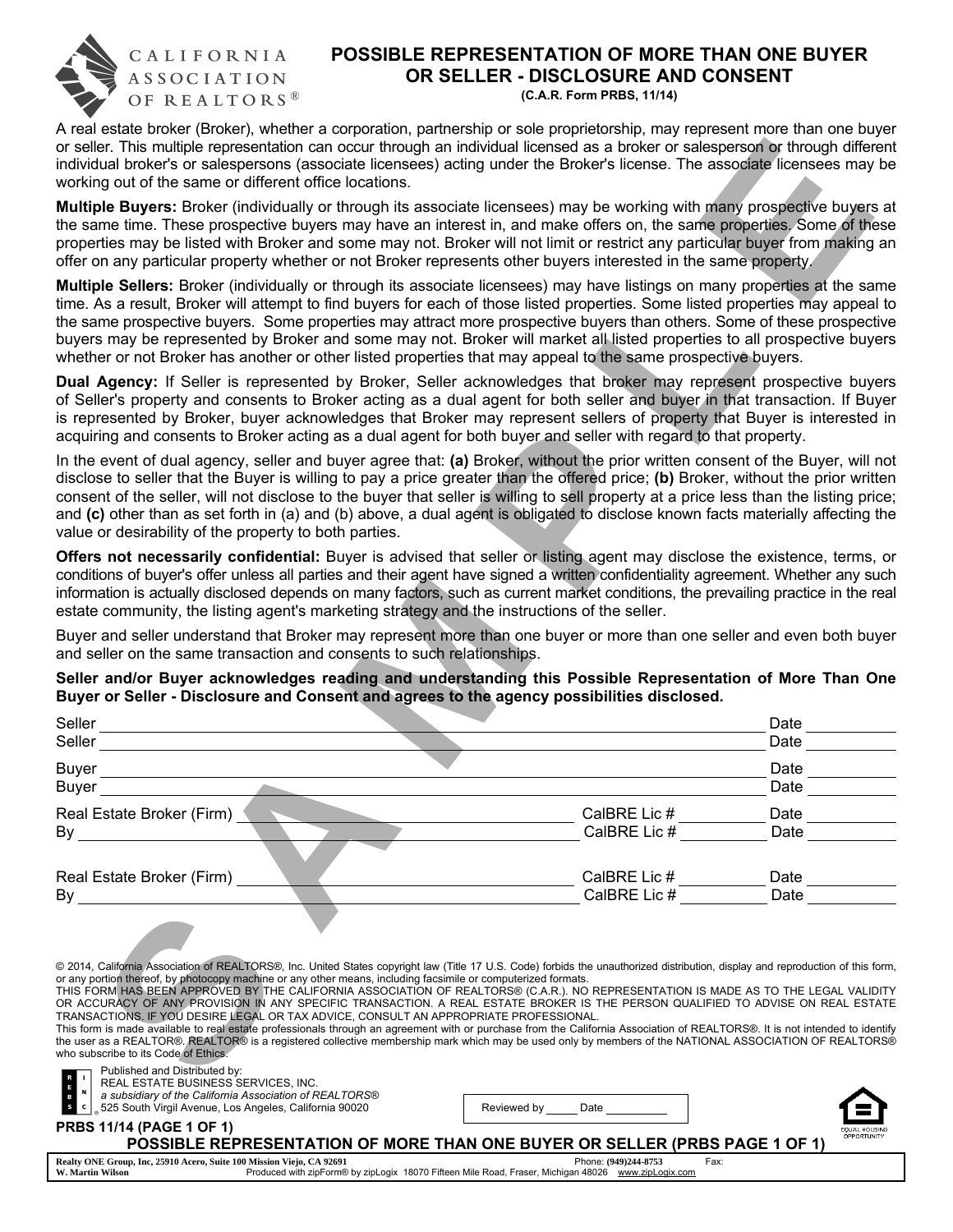

# WIRE FRAUD ADVISORY

(C.A.R. Form WFA, 6/16)

Property Address: ("Property").

## WIRE FRAUD ADVISORY:

The ability to communicate and conduct business electronically is a convenience and reality in nearly all parts of our lives. At the same time, it has provided hackers and scammers new opportunities for their criminal activity. Many businesses have been victimized and the real estate business is no exception.

shy Address.<br> **S ERAUD ADVISORY.**<br> **S ERAUD ADVISORY.**<br> **S ERAUD ADVISORY.**<br> **S ERAUD ADVISORY.**<br> **S EXAUD ADVISORY.**<br> **S EXAUD ADVISORY.**<br> **S EXAUD ADVISORY.**<br> **S EXAUD ADVISORY.**<br> **S** EXAUD ADVISORY. THIS UNIT ADVISOR IN While wiring funds is a welcome convenience, buyers and sellers need to exercise extreme caution. Emails attempting to induce fraudulent wire transfers have been received and have appeared to be legitimate. Reports indicate that some hackers have been able to intercept emailed wire transfer instructions, obtain account information and, by altering some of the data, redirect the funds to a different account. It also appears that some hackers were able to provide false phone numbers for verifying the wiring instructions. In those cases, the buyers called the number provided, to confirm the instructions, and then unwittingly authorized a transfer to somewhere other than escrow. Sellers have also had their sales proceeds taken through similar schemes.

## ACCORDINGLY, BUYERS AND SELLERS ARE ADVISED:

- 1. Obtain the phone number of the Escrow Officer at the beginning of the transaction.
- 2. DO NOT EVER WIRE FUNDS PRIOR TO CALLING YOUR ESCROW OFFICER TO CONFIRM WIRE INSTRUCTIONS. ONLY USE A PHONE NUMBER YOU WERE PROVIDED PREVIOUSLY. Do not use any different phone number included in the emailed wire transfer instructions.
- 3. Orally confirm the wire transfer instruction is legitimate and confirm the bank routing number, account numbers and other codes before taking steps to transfer the funds.
- 4. Avoid sending personal information in emails or texts. Provide such information in person or over the telephone directly to the Escrow Officer.
- 5. Take steps to secure the system you are using with your email account. These steps include creating strong passwords, using secure WiFi, and not using free services.

If you believe you have received questionable or suspicious wire instructions, immediately notify your bank, the Escrow Holder and your real estate agent. The sources below, as well as others, can also provide information:

Federal Bureau of Investigation: https://www.fbi.gov/

National White Collar Crime Center: http://www.nw3c.org/

On Guard Online: https://www.onguardonline.gov/

## By signing below, the undersigned acknowledge that each has read, understands and has received a copy of this Wire Fraud Advisory.

| <b>Buyer</b> | Date |
|--------------|------|
| <b>Buyer</b> | Date |
| Seller       | Date |
| Seller       | Date |

© 2016, California Association of REALTORS®, Inc. United States copyright law (Title 17 U.S. Code) forbids the unauthorized distribution, display and reproduction of this form, or any portion thereof, by photocopy machine or any other means, including facsimile or computerized formats.

THIS FORM HAS BEEN APPROVED BY THE CALIFORNIA ASSOCIATION OF REALTORS® (C.A.R.). NO REPRESENTATION IS MADE AS TO THE LEGAL VALIDITY OR ACCURACY OF ANY PROVISION IN ANY SPECIFIC TRANSACTION. A REAL ESTATE BROKER IS THE PERSON QUALIFIED TO ADVISE ON REAL ESTATE TRANSACTIONS. IF YOU DESIRE LEGAL OR TAX ADVICE, CONSULT AN APPROPRIATE PROFESSIONAL.

This form is made available to real estate professionals through an agreement with or purchase from C.A.R. It is not intended to identify the user as a REALTOR®. REALTOR® is a registered collective membership mark which may be used only by members of the NATIONAL ASSOCIATION OF REALTORS® who subscribe to its Code of Ethics.

Published and Distributed by:  $\mathbf{s}$  $\mathbf c$ 

REAL ESTATE BUSINESS SERVICES, INC. *a subsidiary of the California Association of REALTORS®*

525 South Virgil Avenue, Los Angeles, California 90020 **Reviewed by** Reviewed by

WFA 6/16 (PAGE 1 OF 1)

## WIRE FRAUD ADVISORY (WFA PAGE 1 OF 1)

Phone: (949)244-8753 Fax: Produced with zipForm® by zipLogix 18070 Fifteen Mile Road, Fraser, Michigan 48026 www.zipLogix.com **Realty ONE Group, Inc, 25910 Acero, Suite 100 Mission Viejo, CA 92691 W. Martin Wilson**

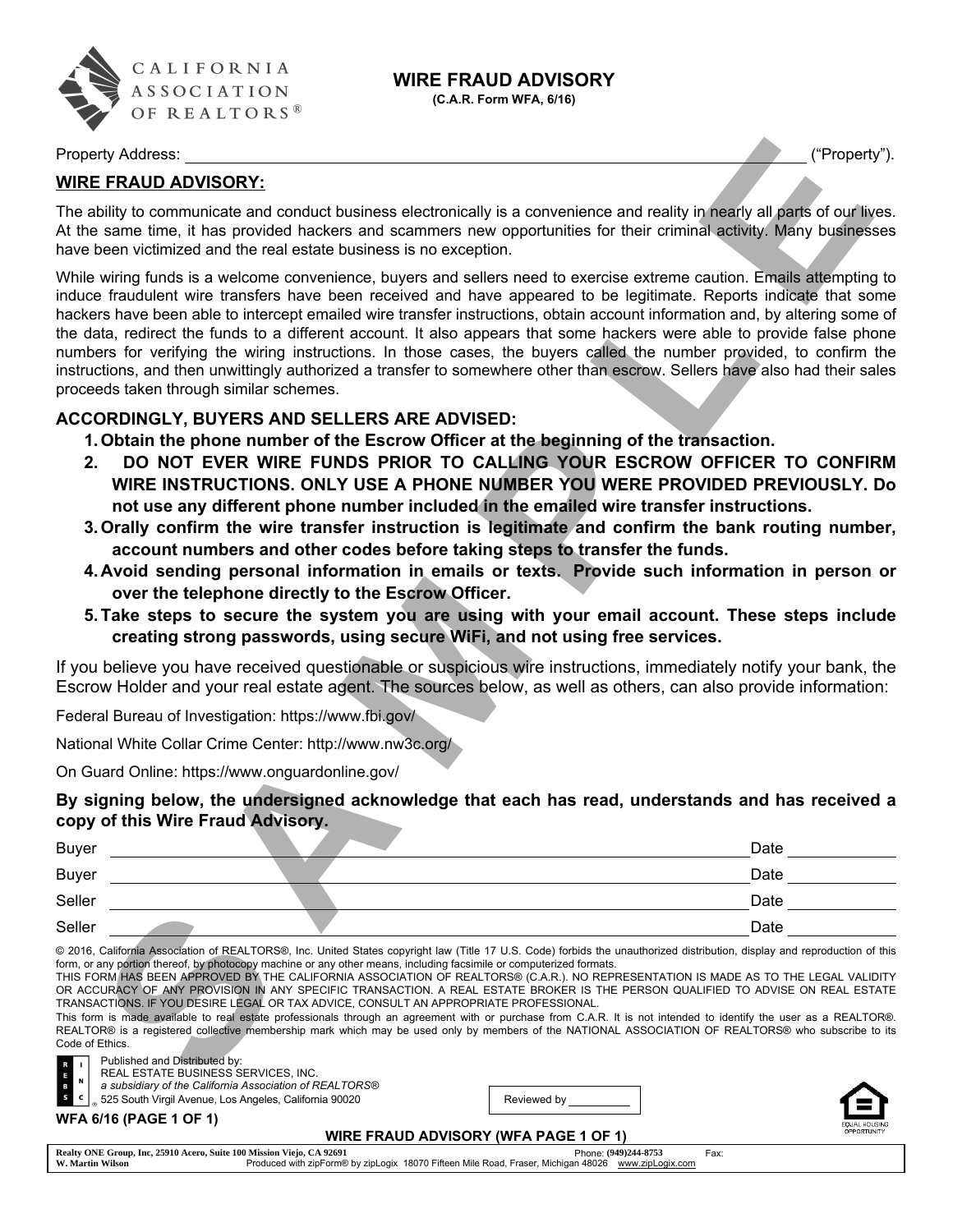

## RESIDENTIAL PURCHASE AGREEMENT AND JOINT ESCROW INSTRUCTIONS

(C.A.R. Form RPA-CA, Revised 12/15 )

| Date Prepared: Date of Prepared in the set of the set of the set of the set of the set of the set of the set o                                                                                                                   |                             |
|----------------------------------------------------------------------------------------------------------------------------------------------------------------------------------------------------------------------------------|-----------------------------|
| 1. OFFER:<br>A. THIS IS AN OFFER FROM                                                                                                                                                                                            |                             |
| <b>B.</b> THE REAL PROPERTY to be acquired is ______                                                                                                                                                                             | ("Buyer").<br>, situated in |
| (City), County), California, (Zip Code), Assessor's Parcel No.                                                                                                                                                                   | ("Property").               |
|                                                                                                                                                                                                                                  |                             |
| Dollars \$                                                                                                                                                                                                                       |                             |
| $(date)(or \Box$<br>D. CLOSE OF ESCROW shall occur on                                                                                                                                                                            | Days After Acceptance).     |
| E. Buyer and Seller are referred to herein as the "Parties." Brokers are not Parties to this Agreement.                                                                                                                          |                             |
| 2. AGENCY:                                                                                                                                                                                                                       |                             |
| A. DISCLOSURE: The Parties each acknowledge receipt of a $\overline{X}$ Disclosure Regarding Real Estate Agency Relationships"                                                                                                   |                             |
| (C.A.R. Form AD).                                                                                                                                                                                                                |                             |
| B. CONFIRMATION: The following agency relationships are hereby confirmed for this transaction:                                                                                                                                   |                             |
| Listing Agent                                                                                                                                                                                                                    |                             |
| the Seller exclusively; or both the Buyer and Seller.<br>Selling Agent                                                                                                                                                           |                             |
| Selling Agent<br>(Print Firm Name) (if not the same as the                                                                                                                                                                       |                             |
| Listing Agent) is the agent of (check one): the Buyer exclusively; or the Seller exclusively; or both the Buyer and Seller.                                                                                                      |                             |
| C. POTENTIALLY COMPETING BUYERS AND SELLERS: The Parties each acknowledge receipt of a $\overline{X}$ Possible                                                                                                                   |                             |
| Representation of More than One Buyer or Seller - Disclosure and Consent" (C.A.R. Form PRBS).                                                                                                                                    |                             |
| 3. FINANCE TERMS: Buyer represents that funds will be good when deposited with Escrow Holder.                                                                                                                                    |                             |
|                                                                                                                                                                                                                                  |                             |
| (1) Buyer Direct Deposit: Buyer shall deliver deposit directly to Escrow Holder by electronic funds                                                                                                                              |                             |
| transfer, cashier's check, personal check, other cases of a vithin 3 business days                                                                                                                                               |                             |
| after Acceptance (or<br>$\overline{\phantom{a}}$ );                                                                                                                                                                              |                             |
|                                                                                                                                                                                                                                  |                             |
| to the agent submitting the offer (or to                                                                                                                                                                                         |                             |
|                                                                                                                                                                                                                                  |                             |
|                                                                                                                                                                                                                                  |                             |
| Deposit checks given to agent shall be an original signed check and not a copy.<br>The Initial and increased deposite checks assessed in the limital and increased deposite checks are the shall be an original signed check and |                             |
| (Note: Initial and increased deposits checks received by agent shall be recorded in Broker's trust fund log.)                                                                                                                    |                             |
| <b>B.</b> INCREASED DEPOSIT: Buyer shall deposit with Escrow Holder an increased deposit in the amount of \$                                                                                                                     |                             |
| Days After Acceptance (or<br>within                                                                                                                                                                                              |                             |
| If the Parties agree to liquidated damages in this Agreement, they also agree to incorporate the increased                                                                                                                       |                             |
| deposit into the liquidated damages amount in a separate liquidated damages clause (C.A.R. Form                                                                                                                                  |                             |
| RID) at the time the increased deposit is delivered to Escrow Holder.                                                                                                                                                            |                             |
| C. ALL CASH OFFER: No loan is needed to purchase the Property. This offer is NOT contingent on Buyer                                                                                                                             |                             |
| obtaining a loan. Written verification of sufficient funds to close this transaction IS ATTACHED to this offer or                                                                                                                |                             |
| Buyer shall, within 3 (or ) Days After Acceptance, Deliver to Seller such verification.                                                                                                                                          |                             |
| D. LOAN(S):                                                                                                                                                                                                                      |                             |
|                                                                                                                                                                                                                                  |                             |
| This loan will be conventional financing or $\Box$ FHA, $\Box$ VA, $\Box$ Seller financing (C.A.R. Form SFA),                                                                                                                    |                             |
|                                                                                                                                                                                                                                  |                             |
| rate not to exceed __________ % or, an adjustable rate loan with initial rate not to exceed<br>%.                                                                                                                                |                             |
| Regardless of the type of loan, Buyer shall pay points not to exceed % of the loan amount.                                                                                                                                       |                             |
| (2) $\mid$ SECOND LOAN in the amount of $\dots \dots \dots \dots \dots \dots \dots \dots \dots \dots \dots \dots \dots \dots \dots \dots \$                                                                                      |                             |
| This loan will be conventional financing or Seller financing (C.A.R. Form SFA), assumed                                                                                                                                          |                             |
| financing (C.A.R. Form AFA), Other ______________________. This loan shall be at a fixed rate not to                                                                                                                             |                             |
| % or, $\Box$ an adjustable rate loan with initial rate not to exceed _______ %. Regardless of<br>exceed                                                                                                                          |                             |
| the type of loan, Buyer shall pay points not to exceed % of the loan amount.                                                                                                                                                     |                             |
| (3) FHA/VA: For any FHA or VA loan specified in 3D(1), Buyer has 17 (or ) Days After Acceptance                                                                                                                                  |                             |
| to Deliver to Seller written notice (C.A.R. Form FVA) of any lender-required repairs or costs that                                                                                                                               |                             |
| Buyer requests Seller to pay for or otherwise correct. Seller has no obligation to pay or satisfy lender                                                                                                                         |                             |
| requirements unless agreed in writing. A FHA/VA amendatory clause (C.A.R. Form FVAC) shall be a                                                                                                                                  |                             |
| part of this Agreement.                                                                                                                                                                                                          |                             |
| E. ADDITIONAL FINANCING TERMS:<br><u> 1989 - Johann John Stein, mars an deus Amerikaansk kommunister (</u>                                                                                                                       |                             |
|                                                                                                                                                                                                                                  |                             |
|                                                                                                                                                                                                                                  |                             |
| to be deposited with Escrow Holder pursuant to Escrow Holder instructions.                                                                                                                                                       |                             |
|                                                                                                                                                                                                                                  |                             |
|                                                                                                                                                                                                                                  |                             |
| Buyer's Initials ( ) ( )                                                                                                                                                                                                         |                             |
| © 1991-2015, California Association of REALTORS®, Inc.                                                                                                                                                                           |                             |
|                                                                                                                                                                                                                                  |                             |
| RPA-CA REVISED 12/15 (PAGE 1 OF 10)                                                                                                                                                                                              | <b>OPPORTUNIT</b>           |
| <b>CALIFORNIA RESIDENTIAL PURCHASE AGREEMENT (RPA-CA PAGE 1 OF 10)</b>                                                                                                                                                           |                             |
| Realty ONE Group, Inc, 25910 Acero, Suite 100 Mission Viejo, CA 92691<br>Phone: (949)244-8753<br>Fax:<br>Produced with zipForm® by zipLogix 18070 Fifteen Mile Road, Fraser, Michigan 48026 www.zipLogix.com<br>W. Martin Wilson |                             |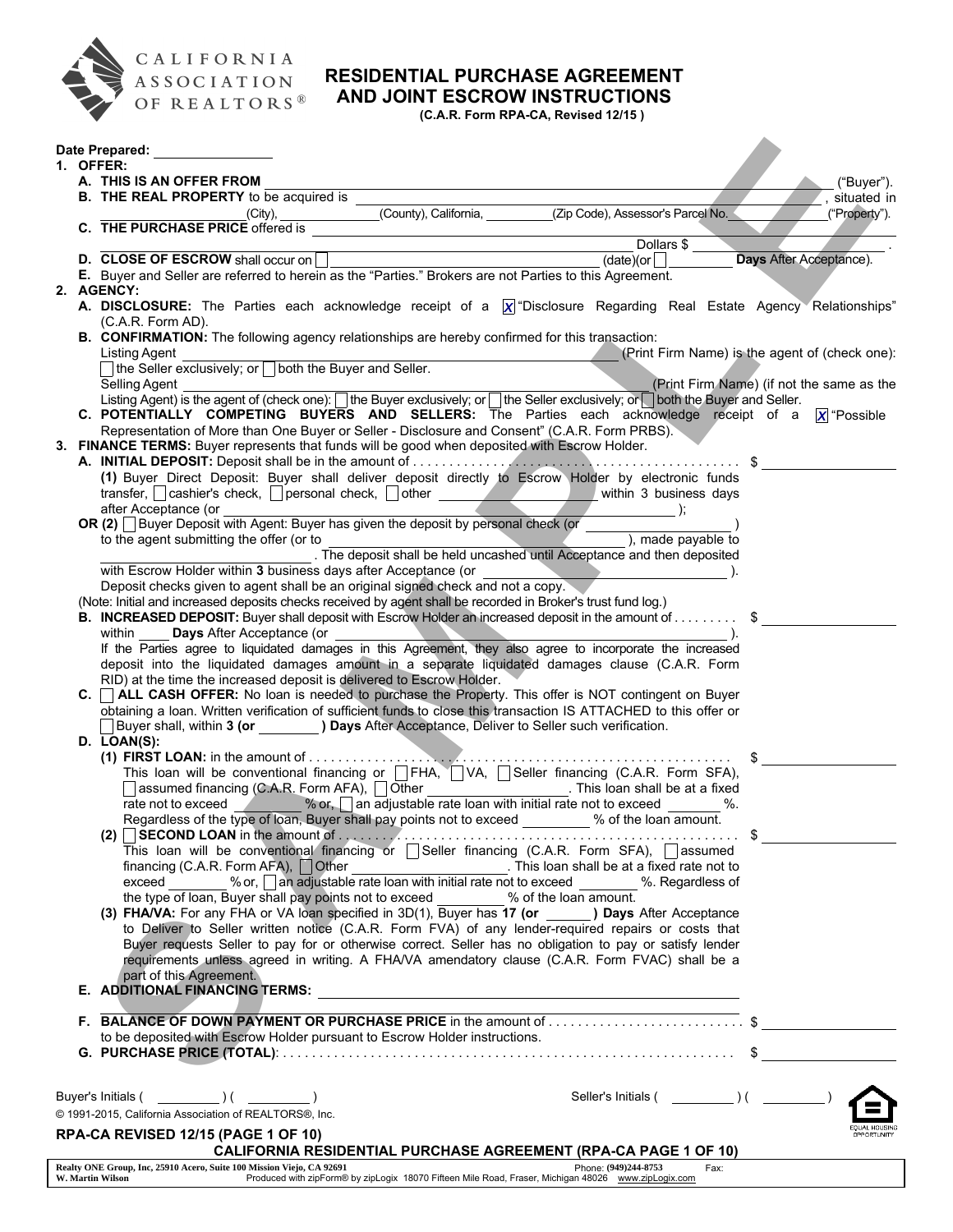- H. VERIFICATION OF DOWN PAYMENT AND CLOSING COSTS: Buyer (or Buyer's lender or loan broker pursuant to paragraph 3J(1)) shall, within 3 (or ) Days After Acceptance, Deliver to Seller written verification of Buyer's down payment and closing costs. ( Verification attached.)
- **I. APPRAISAL CONTINGENCY AND REMOVAL:** This Agreement is (or  $\Box$  is NOT) contingent upon a written appraisal of the Property by a licensed or certified appraiser at no less than the purchase price. Buyer shall, as specified in paragraph 14B(3), in writing, remove the appraisal contingency or cancel this Agreement within 17 (or ) Days After Acceptance.

## J. LOAN TERMS:

## (3) LOAN CONTINGENCY REMOVAL:

## 4. SALE OF BUYER'S PROPERTY:

- OR B. This Agreement and Buyer's ability to obtain financing are contingent upon the sale of property owned by Buyer as specified in the attached addendum (C.A.R. Form COP).
- 5. ADDENDA AND ADVISORIES:

| Property by a licensed or certified appraiser at no less than the purchase price. Buyer shall, as specified in paragraph 14B(3),         |                                                                                                                |  |  |
|------------------------------------------------------------------------------------------------------------------------------------------|----------------------------------------------------------------------------------------------------------------|--|--|
| in writing, remove the appraisal contingency or cancel this Agreement within 17 (or ) Days After Acceptance.                             |                                                                                                                |  |  |
| <b>J. LOAN TERMS:</b>                                                                                                                    |                                                                                                                |  |  |
| (1) LOAN APPLICATIONS: Within 3 (or ) Days After Acceptance, Buyer shall Deliver to Seller a letter from Buyer's lender or               |                                                                                                                |  |  |
| loan broker stating that, based on a review of Buyer's written application and credit report, Buyer is prequalified or preapproved       |                                                                                                                |  |  |
| for any NEW loan specified in paragraph 3D. If any loan specified in paragraph 3D is an adjustable rate loan, the prequalification       |                                                                                                                |  |  |
| or preapproval letter shall be based on the qualifying rate, not the initial loan rate. ( Letter attached.)                              |                                                                                                                |  |  |
| (2) LOAN CONTINGENCY: Buyer shall act diligently and in good faith to obtain the designated loan(s). Buyer's qualification               |                                                                                                                |  |  |
| for the loan(s) specified above is a contingency of this Agreement unless otherwise agreed in writing. If there is no appraisal          |                                                                                                                |  |  |
| contingency or the appraisal contingency has been waived or removed, then failure of the Property to appraise at the purchase            |                                                                                                                |  |  |
| price does not entitle Buyer to exercise the cancellation right pursuant to the loan contingency if Buyer is otherwise qualified         |                                                                                                                |  |  |
| for the specified loan. Buyer's contractual obligations regarding deposit, balance of down payment and closing costs are not             |                                                                                                                |  |  |
| contingencies of this Agreement.                                                                                                         |                                                                                                                |  |  |
| (3) LOAN CONTINGENCY REMOVAL:                                                                                                            |                                                                                                                |  |  |
| Within 21 (or ) Days After Acceptance, Buyer shall, as specified in paragraph 14, in writing, remove the loan contingency or             |                                                                                                                |  |  |
| cancel this Agreement. If there is an appraisal contingency, removal of the loan contingency shall not be deemed removal of the          |                                                                                                                |  |  |
| appraisal contingency.                                                                                                                   |                                                                                                                |  |  |
| (4) NO LOAN CONTINGENCY: Obtaining any loan specified above is NOT a contingency of this Agreement. If Buyer does not                    |                                                                                                                |  |  |
| obtain the loan and as a result does not purchase the Property, Seller may be entitled to Buyer's deposit or other legal remedies.       |                                                                                                                |  |  |
| (5) LENDER LIMITS ON BUYER CREDITS: Any credit to Buyer, from any source, for closing or other costs that is agreed to                   |                                                                                                                |  |  |
| by the Parties ("Contractual Credit") shall be disclosed to Buyer's lender. If the total credit allowed by Buyer's lender ("Lender       |                                                                                                                |  |  |
| Allowable Credit") is less than the Contractual Credit, then (i) the Contractual Credit shall be reduced to the Lender Allowable         |                                                                                                                |  |  |
| Credit, and (ii) in the absence of a separate written agreement between the Parties, there shall be no automatic adjustment to           |                                                                                                                |  |  |
| the purchase price to make up for the difference between the Contractual Credit and the Lender Allowable Credit.                         |                                                                                                                |  |  |
| K. BUYER STATED FINANCING: Seller is relying on Buyer's representation of the type of financing specified (including but not             |                                                                                                                |  |  |
| limited to, as applicable, all cash, amount of down payment, or contingent or non-contingent loan). Seller has agreed to a specific      |                                                                                                                |  |  |
| closing date, purchase price and to sell to Buyer in reliance on Buyer's covenant concerning financing. Buyer shall pursue the           |                                                                                                                |  |  |
|                                                                                                                                          |                                                                                                                |  |  |
| financing specified in this Agreement. Seller has no obligation to cooperate with Buyer's efforts to obtain any financing other than     |                                                                                                                |  |  |
| that specified in the Agreement and the availability of any such alternate financing does not excuse Buyer from the obligation to        |                                                                                                                |  |  |
| purchase the Property and close escrow as specified in this Agreement.                                                                   |                                                                                                                |  |  |
| . SALE OF BUYER'S PROPERTY:                                                                                                              |                                                                                                                |  |  |
| A. This Agreement and Buyer's ability to obtain financing are NOT contingent upon the sale of any property owned by Buyer.               |                                                                                                                |  |  |
| <b>RR B.</b> This Agreement and Buyer's ability to obtain financing are contingent upon the sale of property owned by Buyer as specified |                                                                                                                |  |  |
| in the attached addendum (C.A.R. Form COP).                                                                                              |                                                                                                                |  |  |
| <b>ADDENDA AND ADVISORIES:</b>                                                                                                           |                                                                                                                |  |  |
| A. ADDENDA:                                                                                                                              | Addendum#<br>(C.A.R. Form ADM)                                                                                 |  |  |
| Back Up Offer Addendum (C.A.R. Form BUO)                                                                                                 | Court Confirmation Addendum (C.A.R. Form CCA)                                                                  |  |  |
| Septic, Well and Property Monument Addendum (C.A.R. Form SWPI)                                                                           |                                                                                                                |  |  |
| Short Sale Addendum (C.A.R. Form SSA)                                                                                                    | Other                                                                                                          |  |  |
|                                                                                                                                          | <b>X</b> Buyer's Inspection Advisory (C.A.R. Form BIA)                                                         |  |  |
| B. BUYER AND SELLER ADVISORIES:                                                                                                          |                                                                                                                |  |  |
| Probate Advisory (C.A.R. Form PA)                                                                                                        | Statewide Buyer and Seller Advisory (C.A.R. Form SBSA)                                                         |  |  |
| Trust Advisory (C.A.R. Form TA)                                                                                                          | REO Advisory (C.A.R. Form REO)                                                                                 |  |  |
| Short Sale Information and Advisory (C.A.R. Form SSIA)                                                                                   | Other                                                                                                          |  |  |
| <b>OTHER TERMS:</b>                                                                                                                      |                                                                                                                |  |  |
|                                                                                                                                          |                                                                                                                |  |  |
|                                                                                                                                          |                                                                                                                |  |  |
|                                                                                                                                          |                                                                                                                |  |  |
| <b>ALLOCATION OF COSTS</b>                                                                                                               |                                                                                                                |  |  |
| A. INSPECTIONS, REPORTS AND CERTIFICATES: Unless otherwise agreed in writing, this paragraph only determines who                         |                                                                                                                |  |  |
| is to pay for the inspection, test, certificate or service ("Report") mentioned; it does not determine who is to pay for any work        |                                                                                                                |  |  |
| recommended or identified in the Report.                                                                                                 |                                                                                                                |  |  |
| (1) Buyer Seller shall pay for a natural hazard zone disclosure report, including tax environmental other:                               |                                                                                                                |  |  |
| prepared by                                                                                                                              |                                                                                                                |  |  |
| prepared by<br>(2) Buyer Seller shall pay for the following Report <b>CONSISTENT CONSISTENT</b>                                          |                                                                                                                |  |  |
| prepared by                                                                                                                              | <u>. A strong product the strong product of the strong product of the strong product of the strong product</u> |  |  |
| (3) Buyer Seller shall pay for the following Report <b>Seller Seller Seller Seller Seller</b> Shall pay for the following Report         |                                                                                                                |  |  |

6. OTHER TERMS:

## 7. ALLOCATION OF COSTS

| Buyer  Seller shall pay for a natural hazard zone disclosure report, including tax<br>(1)<br>$ $ environmental $ $ Other: |  |
|---------------------------------------------------------------------------------------------------------------------------|--|
| prepared by                                                                                                               |  |
| Buyer   Seller shall pay for the following Report<br>(2)                                                                  |  |
| prepared by                                                                                                               |  |
| Buyer Seller shall pay for the following Report<br>(3)                                                                    |  |
| prepared by                                                                                                               |  |
|                                                                                                                           |  |

Buyer's Initials ( \_\_\_\_\_\_\_\_\_\_\_\_) ( \_\_\_\_\_\_\_\_\_) Seller's Initials ( \_\_\_\_\_\_\_\_\_\_\_\_) ( \_\_\_\_\_\_\_\_\_\_\_\_\_\_\_\_\_\_ RPA-CA REVISED 12/15 (PAGE 2 OF 10)



CALIFORNIA RESIDENTIAL PURCHASE AGREEMENT (RPA-CA PAGE 2 OF 10)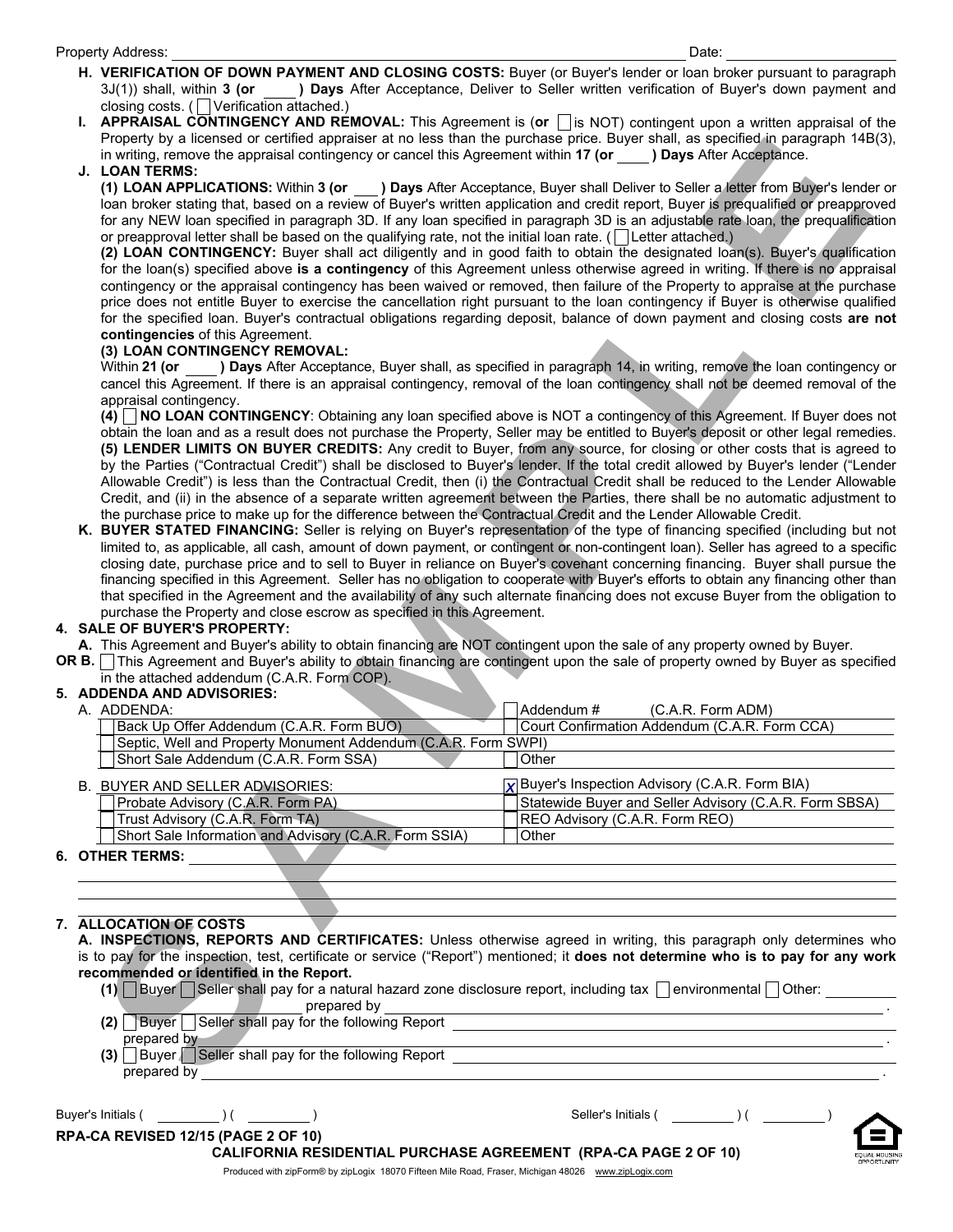| <b>B. GOVERNMENT REQUIREMENTS AND RETROFIT:</b><br>(1) $\Box$ Buyer $\Box$ Seller shall pay for smoke alarm and carbon monoxide device installation and water heater bracing, if required by<br>Law. Prior to Close Of Escrow ("COE"), Seller shall provide Buyer written statement(s) of compliance in accordance with state                                                                                                                                               |
|-----------------------------------------------------------------------------------------------------------------------------------------------------------------------------------------------------------------------------------------------------------------------------------------------------------------------------------------------------------------------------------------------------------------------------------------------------------------------------|
| and local Law, unless Seller is exempt.                                                                                                                                                                                                                                                                                                                                                                                                                                     |
| (2) (i) Buyer Seller shall pay the cost of compliance with any other minimum mandatory government inspections and reports<br>if required as a condition of closing escrow under any Law.                                                                                                                                                                                                                                                                                    |
| (ii) Buyer Seller shall pay the cost of compliance with any other minimum mandatory government retrofit standards<br>required as a condition of closing escrow under any Law, whether the work is required to be completed before or after COE.<br>(iii) Buyer shall be provided, within the time specified in paragraph 14A, a copy of any required government conducted or                                                                                                |
| point-of-sale inspection report prepared pursuant to this Agreement or in anticipation of this sale of the Property.                                                                                                                                                                                                                                                                                                                                                        |
| <b>C. ESCROW AND TITLE:</b>                                                                                                                                                                                                                                                                                                                                                                                                                                                 |
| (b) Escrow Holder shall be                                                                                                                                                                                                                                                                                                                                                                                                                                                  |
| (c) The Parties shall, within $\overline{5 (or \_)}$ Days After receipt, sign and return Escrow Holder's general provisions.                                                                                                                                                                                                                                                                                                                                                |
| (2) (a) Buyer Seller shall pay for owner's title insurance policy specified in paragraph 13E                                                                                                                                                                                                                                                                                                                                                                                |
| (b) Owner's title policy to be issued by                                                                                                                                                                                                                                                                                                                                                                                                                                    |
| <b>D. OTHER COSTS:</b>                                                                                                                                                                                                                                                                                                                                                                                                                                                      |
| (1) Buyer Seller shall pay County transfer tax or fee                                                                                                                                                                                                                                                                                                                                                                                                                       |
| (2) Buyer Seller shall pay City transfer tax or fee                                                                                                                                                                                                                                                                                                                                                                                                                         |
| (3) Buyer Seller shall pay Homeowners' Association ("HOA") transfer fee<br>(4) Seller shall pay HOA fees for preparing documents required to be delivered by Civil Code §4525.                                                                                                                                                                                                                                                                                              |
| (5) Buyer Seller shall pay HOA fees for preparing all documents other than those required by Civil Code §4525.                                                                                                                                                                                                                                                                                                                                                              |
| (6) Buyer to pay for any HOA certification fee.                                                                                                                                                                                                                                                                                                                                                                                                                             |
|                                                                                                                                                                                                                                                                                                                                                                                                                                                                             |
| (b) Buyer Seller shall pay for any private transfer fee<br>(a) Buyer Seller shall pay for<br>(a) Buyer Seller shall pay for<br>(10) Buyer Seller shall pay for the cost, not to exceed \$                                                                                                                                                                                                                                                                                   |
|                                                                                                                                                                                                                                                                                                                                                                                                                                                                             |
| $\frac{1}{\sqrt{1-\frac{1}{\sqrt{1-\frac{1}{\sqrt{1-\frac{1}{\sqrt{1-\frac{1}{\sqrt{1-\frac{1}{\sqrt{1-\frac{1}{\sqrt{1-\frac{1}{\sqrt{1-\frac{1}{\sqrt{1-\frac{1}{\sqrt{1-\frac{1}{\sqrt{1-\frac{1}{\sqrt{1-\frac{1}{\sqrt{1-\frac{1}{\sqrt{1-\frac{1}{\sqrt{1-\frac{1}{\sqrt{1-\frac{1}{\sqrt{1-\frac{1}{\sqrt{1-\frac{1}{\sqrt{1-\frac{1}{\sqrt{1-\frac{1}{\sqrt{1-\frac{1}{\sqrt{1-\frac{1}{\sqrt{1-\frac{1}{\sqrt{1-\frac{1$<br>one-year home warranty plan, issued by |
| following optional coverages:   Air Conditioner   Pool/Spa   Other:                                                                                                                                                                                                                                                                                                                                                                                                         |
| Buyer is informed that home warranty plans have many optional coverages in addition to those listed above. Buyer is advised                                                                                                                                                                                                                                                                                                                                                 |
| to investigate these coverages to determine those that may be suitable for Buyer.                                                                                                                                                                                                                                                                                                                                                                                           |
| OR Buyer waives the purchase of a home warranty plan. Nothing in this paragraph precludes Buyer's purchasing<br>a home warranty plan during the term of this Agreement.                                                                                                                                                                                                                                                                                                     |
| 8. ITEMS INCLUDED IN AND EXCLUDED FROM SALE:                                                                                                                                                                                                                                                                                                                                                                                                                                |
| A. NOTE TO BUYER AND SELLER: Items listed as included or excluded in the MLS, flyers or marketing materials are not                                                                                                                                                                                                                                                                                                                                                         |
| included in the purchase price or excluded from the sale unless specified in paragraph 8 B or C.                                                                                                                                                                                                                                                                                                                                                                            |
| B. ITEMS INCLUDED IN SALE: Except as otherwise specified or disclosed,                                                                                                                                                                                                                                                                                                                                                                                                      |
| (1) All EXISTING fixtures and fittings that are attached to the Property;<br>(2) EXISTING electrical, mechanical, lighting, plumbing and heating fixtures, ceiling fans, fireplace inserts, gas logs and grates,                                                                                                                                                                                                                                                            |
| solar power systems, built-in appliances, window and door screens, awnings, shutters, window coverings, attached floor                                                                                                                                                                                                                                                                                                                                                      |
| coverings, television antennas, satellite dishes, air coolers/conditioners, pool/spa equipment, garage door openers/remote                                                                                                                                                                                                                                                                                                                                                  |
| controls, mailbox, in-ground landscaping, trees/shrubs, water features and fountains, water softeners, water purifiers, security                                                                                                                                                                                                                                                                                                                                            |
| systems/alarms and the following if checked: $\Box$ all stove(s), except<br>$\overline{\phantom{a}}$ ; all refrigerator(s)<br>$\mathbf{E}$ ; $\Box$ all washer(s) and dryer(s), except<br>except                                                                                                                                                                                                                                                                            |
| (3) The following additional items:                                                                                                                                                                                                                                                                                                                                                                                                                                         |
| (4) Existing integrated phone and home automation systems, including necessary components such as intranet and Internet-                                                                                                                                                                                                                                                                                                                                                    |
| connected hardware or devices, control units (other than non-dedicated mobile devices, electronics and computers) and                                                                                                                                                                                                                                                                                                                                                       |
| applicable software, permissions, passwords, codes and access information, are $(\Box$ are NOT) included in the sale.                                                                                                                                                                                                                                                                                                                                                       |
| (5) LEASED OR LIENED ITEMS AND SYSTEMS: Seller shall, within the time specified in paragraph 14A, (i) disclose to Buyer<br>if any item or system specified in paragraph 8B or otherwise included in the sale is leased, or not owned by Seller, or                                                                                                                                                                                                                          |
| specifically subject to a lien or other encumbrance, and (ii) Deliver to Buyer all written materials (such as lease, warranty,                                                                                                                                                                                                                                                                                                                                              |
| etc.) concerning any such item. Buyer's ability to assume any such lease, or willingness to accept the Property subject to                                                                                                                                                                                                                                                                                                                                                  |
| any such lien or encumbrance, is a contingency in favor of Buyer and Seller as specified in paragraph 14B and C.                                                                                                                                                                                                                                                                                                                                                            |
| (6) Seller represents that all items included in the purchase price, unless otherwise specified, (i) are owned by Seller and shall                                                                                                                                                                                                                                                                                                                                          |
| be transferred free and clear of liens and encumbrances, except the items and systems identified pursuant to 8B(5) and                                                                                                                                                                                                                                                                                                                                                      |
| , and (ii) are transferred without Seller warranty regardless of value.<br>C. ITEMS EXCLUDED FROM SALE: Unless otherwise specified, the following items are excluded from sale: (i) audio and video                                                                                                                                                                                                                                                                         |
| components (such as flat screen TVs, speakers and other items) if any such item is not itself attached to the Property, even if a                                                                                                                                                                                                                                                                                                                                           |
| bracket or other mechanism attached to the component or item is attached to the Property; (ii) furniture and other items secured                                                                                                                                                                                                                                                                                                                                            |
| to the Property for earthquake purposes; and (iii)                                                                                                                                                                                                                                                                                                                                                                                                                          |
|                                                                                                                                                                                                                                                                                                                                                                                                                                                                             |

. Brackets attached to walls, floors or ceilings for any such component, furniture  $\overline{\text{or}}$  item shall remain with the Property (or  $\Box$  will be removed and holes or other damage shall be repaired, but not painted).

Buyer's Initials ( \_\_\_\_\_\_\_\_\_\_\_\_) ( \_\_\_\_\_\_\_\_\_) Seller's Initials ( \_\_\_\_\_\_\_\_\_) ( \_\_\_\_\_\_\_\_\_) RPA-CA REVISED 12/15 (PAGE 3 OF 10)



CALIFORNIA RESIDENTIAL PURCHASE AGREEMENT (RPA-CA PAGE 3 OF 10) Produced with zipForm® by zipLogix 18070 Fifteen Mile Road, Fraser, Michigan 48026 www.zipLogix.com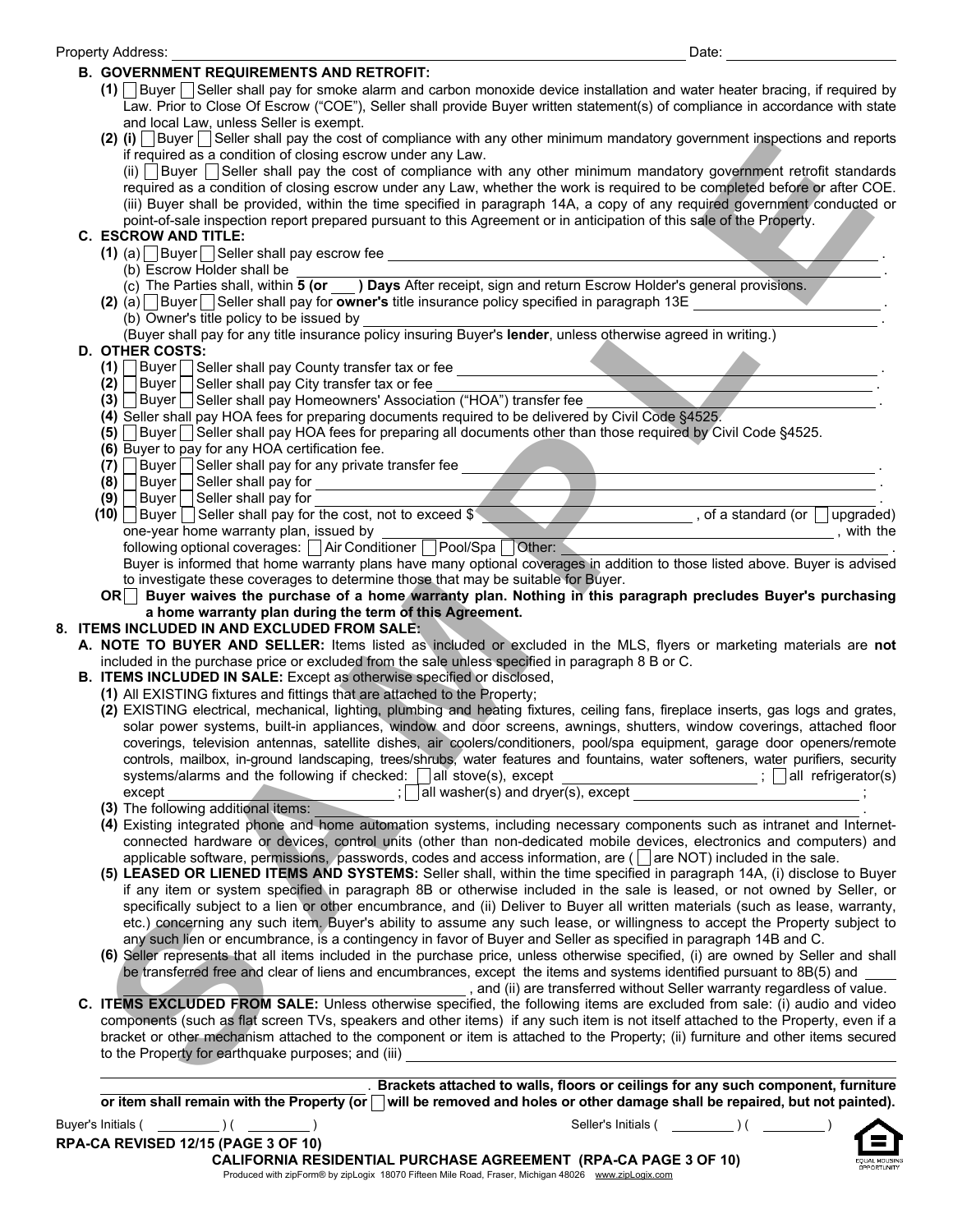- A. Buyer intends (or  $\Box$  does not intend) to occupy the Property as Buyer's primary residence.
- B. Seller-occupied or vacant property: Possession shall be delivered to Buyer: (i) at 6 PM or  $($   $\Box$  AM/ $\Box$  PM) on the date of Close Of Escrow; (ii)  $\Box$  no later than  $\Box$  calendar days after Close Of Escrow; or (iii)  $\Box$  at  $\Box$  AM/  $\Box$  PM on .
- C. Seller remaining in possession After Close Of Escrow: If Seller has the right to remain in possession after Close Of Escrow, (i) the Parties are advised to sign a separate occupancy agreement such as C.A.R. Form SIP, for Seller continued occupancy of less than 30 days, C.A.R. Form RLAS for Seller continued occupancy of 30 days or more; and (ii) the Parties are advised to consult with their insurance and legal advisors for information about liability and damage or injury to persons and personal and real property; and (iii)
- Buyer is advised to consult with Buyer's lender about the impact of Seller's occupancy on Buyer's loan.<br>Tenant-occupied property: Property shall be vacant at least 5 (or ) Days Prior to Close Of Escrow, unless otherwise ag D. Tenant-occupied property: Property shall be vacant at least 5 (or writing. Note to Seller: If you are unable to deliver Property vacant in accordance with rent control and other applicable Law, you may be in breach of this Agreement.
- OR Tenant to remain in possession (C.A.R. Form TIP).
- E. At Close Of Escrow: Seller assigns to Buyer any assignable warranty rights for items included in the sale; and Seller shall Deliver to Buyer available Copies of any such warranties. Brokers cannot and will not determine the assignability of any warranties.
- F. At Close Of Escrow, unless otherwise agreed in writing, Seller shall provide keys, passwords, codes and/or means to operate all locks, mailboxes, security systems, alarms, home automation systems and intranet and Internet-connected devices included in the purchase price, and garage door openers. If the Property is a condominium or located in a common interest subdivision, Buyer may be required to pay a deposit to the Homeowners' Association ("HOA") to obtain keys to accessible HOA facilities.

## 10. STATUTORY AND OTHER DISCLOSURES (INCLUDING LEAD-BASED PAINT HAZARD DISCLOSURES) AND CANCELLATION RIGHTS:

- **Phono and External method with the state of the first interaction in the state of the state of the state of the state of the state of the state of the state of the state of the state of the state of the state of the sta** A. (1) Seller shall, within the time specified in paragraph 14A, Deliver to Buyer: (i) if required by Law, a fully completed: Federal Lead-Based Paint Disclosures (C.A.R. Form FLD) and pamphlet ("Lead Disclosures"); and (ii) unless exempt, fully completed disclosures or notices required by sections 1102 et. seq. and 1103 et. seq. of the Civil Code ("Statutory Disclosures"). Statutory Disclosures include, but are not limited to, a Real Estate Transfer Disclosure Statement ("TDS"), Natural Hazard Disclosure Statement ("NHD"), notice or actual knowledge of release of illegal controlled substance, notice of special tax and/or assessments (or, if allowed, substantially equivalent notice regarding the Mello-Roos Community Facilities Act of 1982 and Improvement Bond Act of 1915) and, if Seller has actual knowledge, of industrial use and military ordnance location (C.A.R. Form SPQ or ESD).
	- (2) Any Statutory Disclosure required by this paragraph is considered fully completed if Seller has answered all questions and completed and signed the Seller section(s) and the Listing Agent, if any, has completed and signed the Listing Broker section(s), or, if applicable, an Agent Visual Inspection Disclosure (C.A.R. Form AVID). Nothing stated herein relieves a Buyer's Broker, if any, from the obligation to (i) conduct a reasonably competent and diligent visual inspection of the accessible areas of the Property and disclose, on Section IV of the TDS, or an AVID, material facts affecting the value or desirability of the Property that were or should have been revealed by such an inspection or (ii) complete any sections on all disclosures required to be completed by Buyer's Broker.
	- (3) Note to Buyer and Seller: Waiver of Statutory and Lead Disclosures is prohibited by Law.
	- (4) Within the time specified in paragraph 14A, (i) Seller, unless exempt from the obligation to provide a TDS, shall, complete and provide Buyer with a Seller Property Questionnaire (C.A.R. Form SPQ); (ii) if Seller is not required to provide a TDS, Seller shall complete and provide Buyer with an Exempt Seller Disclosure (C.A.R. Form ESD).
	- (5) Buyer shall, within the time specified in paragraph 14B(1), return Signed Copies of the Statutory, Lead and other disclosures to Seller.
	- (6) In the event Seller or Listing Broker, prior to Close Of Escrow, becomes aware of adverse conditions materially affecting the Property, or any material inaccuracy in disclosures, information or representations previously provided to Buyer, Seller shall promptly provide a subsequent or amended disclosure or notice, in writing, covering those items. However, a subsequent or amended disclosure shall not be required for conditions and material inaccuracies of which Buyer is otherwise aware, or which are disclosed in reports provided to or obtained by Buyer or ordered and paid for by Buyer.
	- (7) If any disclosure or notice specified in paragraph 10A(1), or subsequent or amended disclosure or notice is Delivered to Buyer after the offer is Signed, Buyer shall have the right to cancel this Agreement within 3 Days After Delivery in person, or 5 Days After Delivery by deposit in the mail, by giving written notice of cancellation to Seller or Seller's agent.
- B. NATURAL AND ENVIRONMENTAL HAZARD DISCLOSURES AND OTHER BOOKLETS: Within the time specified in paragraph 14A, Seller shall, if required by Law: (i) Deliver to Buyer earthquake guide(s) (and questionnaire), environmental hazards booklet, and home energy rating pamphlet; (ii) disclose if the Property is located in a Special Flood Hazard Area; Potential Flooding (Inundation) Area; Very High Fire Hazard Zone; State Fire Responsibility Area; Earthquake Fault Zone; and Seismic Hazard Zone; and (iii) disclose any other zone as required by Law and provide any other information required for those zones.
- C. WITHHOLDING TAXES: Within the time specified in paragraph 14A, to avoid required withholding, Seller shall Deliver to Buyer or qualified substitute, an affidavit sufficient to comply with federal (FIRPTA) and California withholding Law (C.A.R. Form AS or QS).
- D. MEGAN'S LAW DATABASE DISCLOSURE: Notice: Pursuant to Section 290.46 of the Penal Code, information about specified registered sex offenders is made available to the public via an Internet Web site maintained by the Department of Justice at www.meganslaw.ca.gov. Depending on an offender's criminal history, this information will include either the address at which the offender resides or the community of residence and ZIP Code in which he or she resides. (Neither Seller nor Brokers are required to check this website. If Buyer wants further information, Broker recommends that Buyer obtain information from this website during Buyer's inspection contingency period. Brokers do not have expertise in this area.)
- E. NOTICE REGARDING GAS AND HAZARDOUS LIQUID TRANSMISSION PIPELINES: This notice is being provided simply to inform you that information about the general location of gas and hazardous liquid transmission pipelines is available to the public via the National Pipeline Mapping System (NPMS) Internet Web site maintained by the United States Department of Transportation at http://www.npms.phmsa.dot.gov/. To seek further information about possible transmission pipelines near the Property, you may contact your local gas utility or other pipeline operators in the area. Contact information for pipeline operators is searchable by ZIP Code and county on the NPMS Internet Web site.

## F. CONDOMINIUM/PLANNED DEVELOPMENT DISCLOSURES:

(1) SELLER HAS: 7 (or ) Days After Acceptance to disclose to Buyer if the Property is a condominium, or is located in a planned development or other common interest subdivision (C.A.R. Form SPQ or ESD).

Buyer's Initials ( <u>\_\_\_\_\_\_\_\_</u> ) ( \_\_\_\_\_\_\_\_ ) Seller's Initials ( \_\_\_\_\_\_\_ ) ( \_\_\_\_ RPA-CA REVISED 12/15 (PAGE 4 OF 10)



CALIFORNIA RESIDENTIAL PURCHASE AGREEMENT (RPA-CA PAGE 4 OF 10)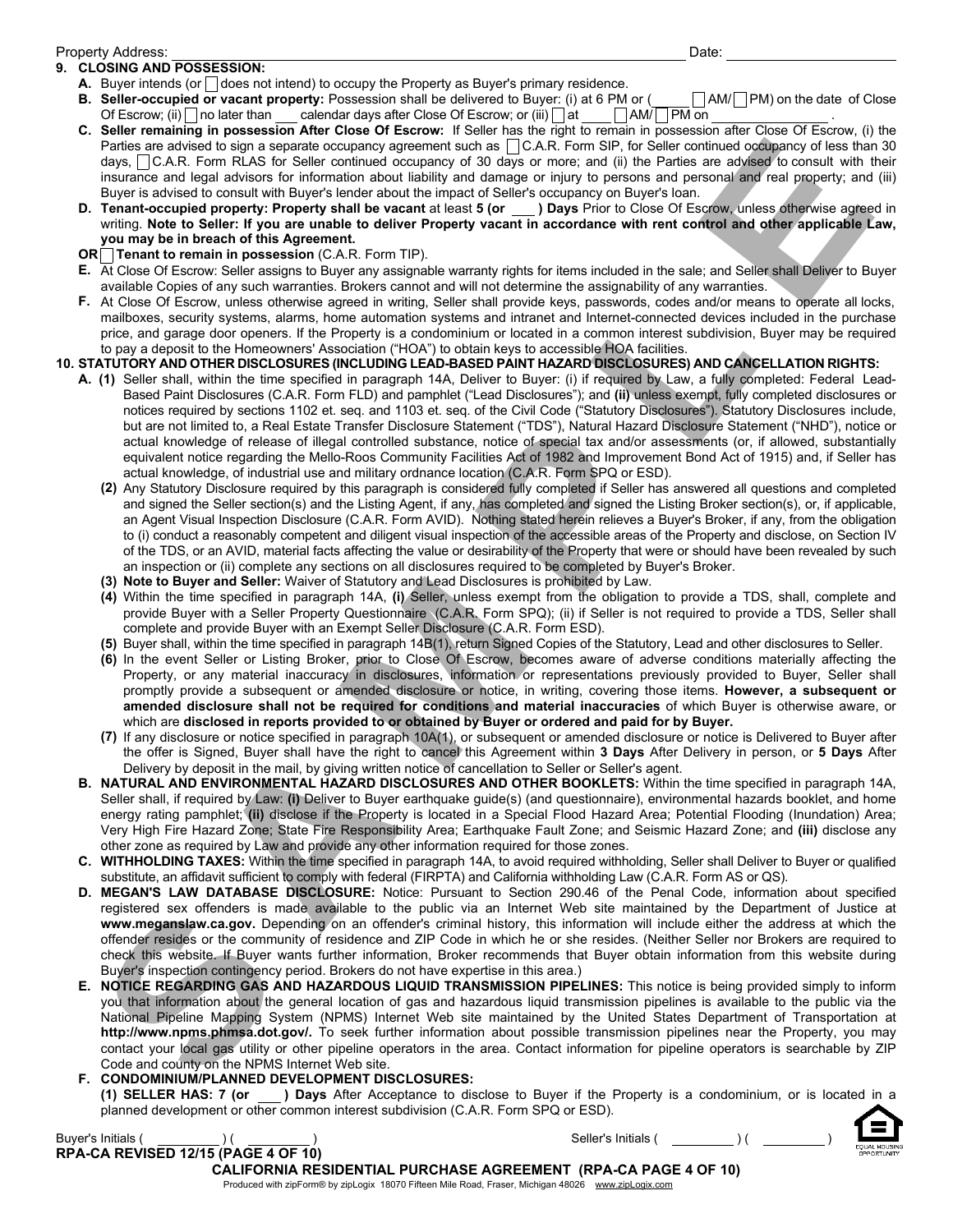(2) If the Property is a condominium or is located in a planned development or other common interest subdivision, Seller has 3 (or ) Days After Acceptance to request from the HOA (C.A.R. Form HOA1): (i) Copies of any documents required by Law; (ii) disclosure of any pending or anticipated claim or litigation by or against the HOA; (iii) a statement containing the location and number of designated parking and storage spaces; (iv) Copies of the most recent 12 months of HOA minutes for regular and special meetings; and (v) the names and contact information of all HOAs governing the Property (collectively, "CI Disclosures"). (vi) private transfer fees; (vii) Pet fee restrictions; and (viii) smoking restrictions. Seller shall itemize and Deliver to Buyer all CI Disclosures received from the HOA and any CI Disclosures in Seller's possession. Buyer's approval of CI Disclosures is a contingency of this Agreement as specified in paragraph 14B(3). The Party specified in paragraph 7, as directed by escrow, shall deposit funds into escrow or direct to HOA or management company to pay for any of the above.

- 11. CONDITION OF PROPERTY: Unless otherwise agreed in writing: (i) the Property is sold (a) "AS-IS" in its PRESENT physical condition as of the date of Acceptance and (b) subject to Buyer's Investigation rights; (ii) the Property, including pool, spa, landscaping and grounds, is to be maintained in substantially the same condition as on the date of Acceptance; and (iii) all debris and personal property not included in the sale shall be removed by Close Of Escrow.
	- A. Seller shall, within the time specified in paragraph 14A, DISCLOSE KNOWN MATERIAL FACTS AND DEFECTS affecting the Property, including known insurance claims within the past five years, and make any and all other disclosures required by law.
	- B. Buyer has the right to conduct Buyer Investigations of the Property and, as specified in paragraph 14B, based upon information discovered in those investigations: (i) cancel this Agreement; or (ii) request that Seller make Repairs or take other action.
	- C. Buyer is strongly advised to conduct investigations of the entire Property in order to determine its present condition. Seller may not be aware of all defects affecting the Property or other factors that Buyer considers important. Property improvements may not be built according to code, in compliance with current Law, or have had permits issued.
- 12. BUYER'S INVESTIGATION OF PROPERTY AND MATTERS AFFECTING PROPERTY:
- **Novel mean to the second constraint of the second constraint in the second constraint in the second constraint in the second constraint in the second constraint in the second constraint in the second constraint in the se** A. Buyer's acceptance of the condition of, and any other matter affecting the Property, is a contingency of this Agreement as specified in this paragraph and paragraph 14B. Within the time specified in paragraph 14B(1), Buyer shall have the right, at Buyer's expense unless otherwise agreed, to conduct inspections, investigations, tests, surveys and other studies ("Buyer Investigations"), including, but not limited to: (i) a general physical inspection; (ii) an inspection specifically for wood destroying pests and organisms. Any inspection for wood destroying pests and organisms shall be prepared by a registered Structural Pest Control company; shall cover the main building and attached structures; may cover detached structures; shall NOT include water tests of shower pans on upper level units unless the owners of property below the shower consent; shall NOT include roof coverings; and, if the Property is a unit in a condominium or other common interest subdivision, the inspection shall include only the separate interest and any exclusive-use areas being transferred, and shall NOT include common areas; and shall include a report ("Pest Control Report") showing the findings of the company which shall be separated into sections for evident infestation or infections (Section 1) and for conditions likely to lead to infestation or infection (Section 2); (iii) inspect for lead-based paint and other lead-based paint hazards; (iv) satisfy Buyer as to any matter specified in the attached Buyer's Inspection Advisory (C.A.R. Form BIA); (v) review the registered sex offender database; (vi) confirm the insurability of Buyer and the Property including the availability and cost of flood and fire insurance; and (vii) review and seek approval of leases that may need to be assumed by Buyer. Without Seller's prior written consent, Buyer shall neither make nor cause to be made: invasive or destructive Buyer Investigations, except for minimally invasive testing required to prepare a Pest Control Report; or inspections by any governmental building or zoning inspector or government employee, unless required by Law.
	- B. Seller shall make the Property available for all Buyer Investigations. Buyer shall (i) as specified in paragraph 14B, complete Buyer Investigations and either remove the contingency or cancel this Agreement, and (ii) give Seller, at no cost, complete Copies of all such Investigation reports obtained by Buyer, which obligation shall survive the termination of this Agreement.
	- C. Seller shall have water, gas, electricity and all operable pilot lights on for Buyer's Investigations and through the date possession is made available to Buyer.
	- D. Buyer indemnity and seller protection for entry upon property: Buyer shall: (i) keep the Property free and clear of liens; (ii) repair all damage arising from Buyer Investigations; and (iii) indemnify and hold Seller harmless from all resulting liability, claims, demands, damages and costs. Buyer shall carry, or Buyer shall require anyone acting on Buyer's behalf to carry, policies of liability, workers' compensation and other applicable insurance, defending and protecting Seller from liability for any injuries to persons or property occurring during any Buyer Investigations or work done on the Property at Buyer's direction prior to Close Of Escrow. Seller is advised that certain protections may be afforded Seller by recording a "Notice of Non-Responsibility" (C.A.R. Form NNR) for Buyer Investigations and work done on the Property at Buyer's direction. Buyer's obligations under this paragraph shall survive the termination of this Agreement.

### 13. TITLE AND VESTING:

- A. Within the time specified in paragraph 14, Buyer shall be provided a current preliminary title report "Preliminary Report"). The Preliminary Report is only an offer by the title insurer to issue a policy of title insurance and may not contain every item affecting title. Buyer's review of the Preliminary Report and any other matters which may affect title are a contingency of this Agreement as specified in paragraph 14B. The company providing the Preliminary Report shall, prior to issuing a Preliminary Report, conduct a search of the General Index for all Sellers except banks or other institutional lenders selling properties they acquired through foreclosure (REOs), corporations, and government entities. Seller shall within 7 Days After Acceptance, give Escrow Holder a completed Statement of Information.
- B. Title is taken in its present condition subject to all encumbrances, easements, covenants, conditions, restrictions, rights and other matters, whether of record or not, as of the date of Acceptance except for: (i) monetary liens of record (which Seller is obligated to pay off) unless Buyer is assuming those obligations or taking the Property subject to those obligations; and (ii) those matters which Seller has agreed to remove in writing.
- C. Within the time specified in paragraph 14A, Seller has a duty to disclose to Buyer all matters known to Seller affecting title, whether of record or not.
- D. At Close Of Escrow, Buyer shall receive a grant deed conveying title (or, for stock cooperative or long-term lease, an assignment of stock certificate or of Seller's leasehold interest), including oil, mineral and water rights if currently owned by Seller. Title shall vest as designated in Buyer's supplemental escrow instructions. THE MANNER OF TAKING TITLE MAY HAVE SIGNIFICANT LEGAL AND TAX CONSEQUENCES. CONSULT AN APPROPRIATE PROFESSIONAL.

Buyer's Initials ( ) ( ) ( ) and ( ) ( Seller's Initials ( ) ( RPA-CA REVISED 12/15 (PAGE 5 OF 10) CALIFORNIA RESIDENTIAL PURCHASE AGREEMENT (RPA-CA PAGE 5 OF 10)

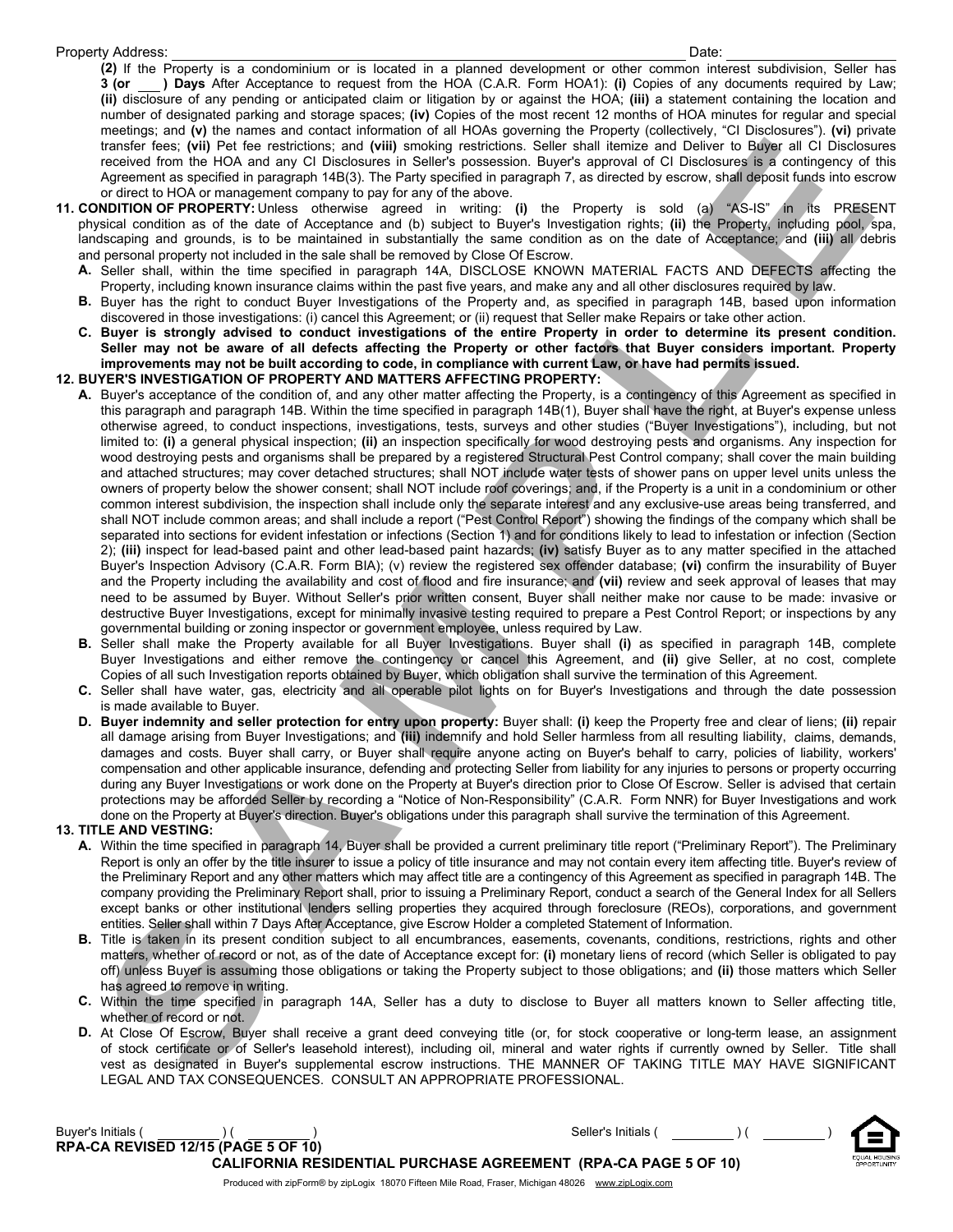- E. Buyer shall receive a CLTA/ALTA "Homeowner's Policy of Title Insurance", if applicable to the type of property and buyer. If not, Escrow Holder shall notify Buyer. A title company can provide information about the availability, coverage, and cost of other title policies and endorsements. If the Homeowner's Policy is not available, Buyer shall choose another policy, instruct Escrow Holder in writing and shall pay any increase in cost.
- 14. TIME PERIODS; REMOVAL OF CONTINGENCIES; CANCELLATION RIGHTS: The following time periods may only be extended, altered, modified or changed by mutual written agreement. Any removal of contingencies or cancellation under this paragraph by either Buyer or Seller must be exercised in good faith and in writing (C.A.R. Form CR or CC).
	- A. SELLER HAS: 7 (or  $\qquad$  ) Days After Acceptance to Deliver to Buyer all Reports, disclosures and information for which Seller is responsible under paragraphs 5, 6, 7, 8B(5), 10A, B, C, and F, 11A and 13A. If, by the time specified, Seller has not Delivered any such item, Buyer after first Delivering to Seller a Notice to Seller to Perform (C.A.R. Form NSP) may cancel this Agreement.
	- B. (1) BUYER HAS: 17 (or ) Days After Acceptance, unless otherwise agreed in writing, to: (i) complete all Buyer Investigations; review all disclosures, reports, lease documents to be assumed by Buyer pursuant to paragraph 8B(5), and other applicable information, which Buyer receives from Seller; and approve all matters affecting the Property; and (ii) Deliver to Seller Signed Copies of Statutory and Lead Disclosures and other disclosures Delivered by Seller in accordance with paragraph 10A.
		- (2) Within the time specified in paragraph 14B(1), Buyer may request that Seller make repairs or take any other action regarding the Property (C.A.R. Form RR). Seller has no obligation to agree to or respond to (C.A.R. Form RRRR) Buyer's requests.
		- (3) By the end of the time specified in paragraph 14B(1) (or as otherwise specified in this Agreement), Buyer shall Deliver to Seller a removal of the applicable contingency or cancellation (C.A.R. Form CR or CC) of this Agreement. However, if any report, disclosure or information for which Seller is responsible is not Delivered within the time specified in paragraph 14A, then Buyer has 5 (or Days After Delivery of any such items, or the time specified in paragraph 14B(1), whichever is later, to Deliver to Seller a removal of the applicable contingency or cancellation of this Agreement.
		- (4) Continuation of Contingency: Even after the end of the time specified in paragraph 14B(1) and before Seller cancels, if at all, pursuant to paragraph 14D, Buyer retains the right, in writing, to either (i) remove remaining contingencies, or (ii) cancel this Agreement based on a remaining contingency. Once Buyer's written removal of all contingencies is Delivered to Seller, Seller may not cancel this Agreement pursuant to paragraph 14D(1).
		- (5) Access to Property: Buyer shall have access to the Property to conduct inspections and investigations for 17 (or ) Days After Acceptance, whether or not any part of the Buyer's Investigation Contingency has been waived or removed.
	- REMOVAL OF CONTINGENCIES WITH OFFER: Buyer removes the contingencies specified in the attached Contingency Removal form (C.A.R. Form CR). If Buyer removes any contingency without an adequate understanding of the Property's condition or Buyer's ability to purchase, Buyer is acting against the advice of Broker.

## D. SELLER RIGHT TO CANCEL:

- (1) Seller right to Cancel; Buyer Contingencies: If, by the time specified in this Agreement, Buyer does not Deliver to Seller a removal of the applicable contingency or cancellation of this Agreement, then Seller, after first Delivering to Buyer a Notice to Buyer to Perform (C.A.R. Form NBP), may cancel this Agreement. In such event, Seller shall authorize the return of Buyer's deposit, except for fees incurred by Buyer.
- (2) Seller right to Cancel; Buyer Contract Obligations: Seller, after first delivering to Buyer a NBP, may cancel this Agreement if, by the time specified in this Agreement, Buyer does not take the following action(s): (i) Deposit funds as required by paragraph 3A, or 3B or if the funds deposited pursuant to paragraph 3A or 3B are not good when deposited; (ii) Deliver a notice of FHA or VA costs or terms as required by paragraph 3D(3) (C.A.R. Form FVA); (iii) Deliver a letter as required by paragraph 3J(1); (iv) Deliver verification, or a satisfactory verification if Seller reasonably disapproves of the verification already provided, as required by paragraph 3C or 3H; (v) In writing assume or accept leases or liens specified in 8B5; (vi) Return Statutory and Lead Disclosures as required by paragraph 10A(5); or (vii) Sign or initial a separate liquidated damages form for an increased deposit as required by paragraphs 3B and 21B; or (viii) Provide evidence of authority to sign in a representative capacity as specified in paragraph 19. In such event, Seller shall authorize the return of Buyer's deposit, except for fees incurred by Buyer.
- E. NOTICE TO BUYER OR SELLER TO PERFORM: The NBP or NSP shall: (i) be in writing; (ii) be signed by the applicable Buyer or Seller; and (iii) give the other Party at least 2 (or ) Days After Delivery (or until the time specified in the applicable paragraph, whichever occurs last) to take the applicable action. A NBP or NSP may not be Delivered any earlier than 2 Days Prior to the expiration of the applicable time for the other Party to remove a contingency or cancel this Agreement or meet an obligation specified in paragraph 14.
- F. EFFECT OF BUYER'S REMOVAL OF CONTINGENCIES: If Buyer removes, in writing, any contingency or cancellation rights, unless otherwise specified in writing, Buyer shall conclusively be deemed to have: (i) completed all Buyer Investigations, and review of reports and other applicable information and disclosures pertaining to that contingency or cancellation right; (ii) elected to proceed with the transaction; and (iii) assumed all liability, responsibility and expense for Repairs or corrections pertaining to that contingency or cancellation right, or for the inability to obtain financing.
- G. CLOSE OF ESCROW: Before Buyer or Seller may cancel this Agreement for failure of the other Party to close escrow pursuant to this Agreement, Buyer or Seller must first Deliver to the other Party a demand to close escrow (C.A.R. Form DCE). The DCE shall: (i) be signed by the applicable Buyer or Seller; and (ii) give the other Party at least 3 (or ) Days After Delivery to close escrow. A DCE may not be Delivered any earlier than 3 Days Prior to the scheduled close of escrow.
- **No the results of the second in good similar and the minimal cost is for the for the Ca Co contract is the results of the results of the second in good similar and the second in good similar and the second in good simila** H. EFFECT OF CANCELLATION ON DEPOSITS: If Buyer or Seller gives written notice of cancellation pursuant to rights duly exercised under the terms of this Agreement, the Parties agree to Sign mutual instructions to cancel the sale and escrow and release deposits, if any, to the party entitled to the funds, less fees and costs incurred by that party. Fees and costs may be payable to service providers and vendors for services and products provided during escrow. Except as specified below, release of funds will require mutual Signed release instructions from the Parties, judicial decision or arbitration award. If either Party fails to execute mutual instructions to cancel escrow, one Party may make a written demand to Escrow Holder for the deposit. (C.A.R. Form BDRD or SDRD). Escrow Holder, upon receipt, shall promptly deliver notice of the demand to the other Party. If, within 10 Days After Escrow Holder's notice, the other Party does not object to the demand, Escrow Holder shall disburse the deposit to the Party making the demand. If Escrow Holder complies with the preceding process, each Party shall be deemed to have released Escrow Holder from any and all claims or liability related to the disbursal of the deposit. Escrow Holder, at its discretion, may nonetheless require mutual cancellation instructions. A Party may be subject to a civil penalty of up to \$1,000 for refusal to sign cancellation instructions if no good faith dispute exists as to who is entitled to the deposited funds (Civil Code §1057.3).



| Buver's Initials (                         | Seller's Initials |  |
|--------------------------------------------|-------------------|--|
| <b>RPA-CA REVISED 12/15 (PAGE 6 OF 10)</b> |                   |  |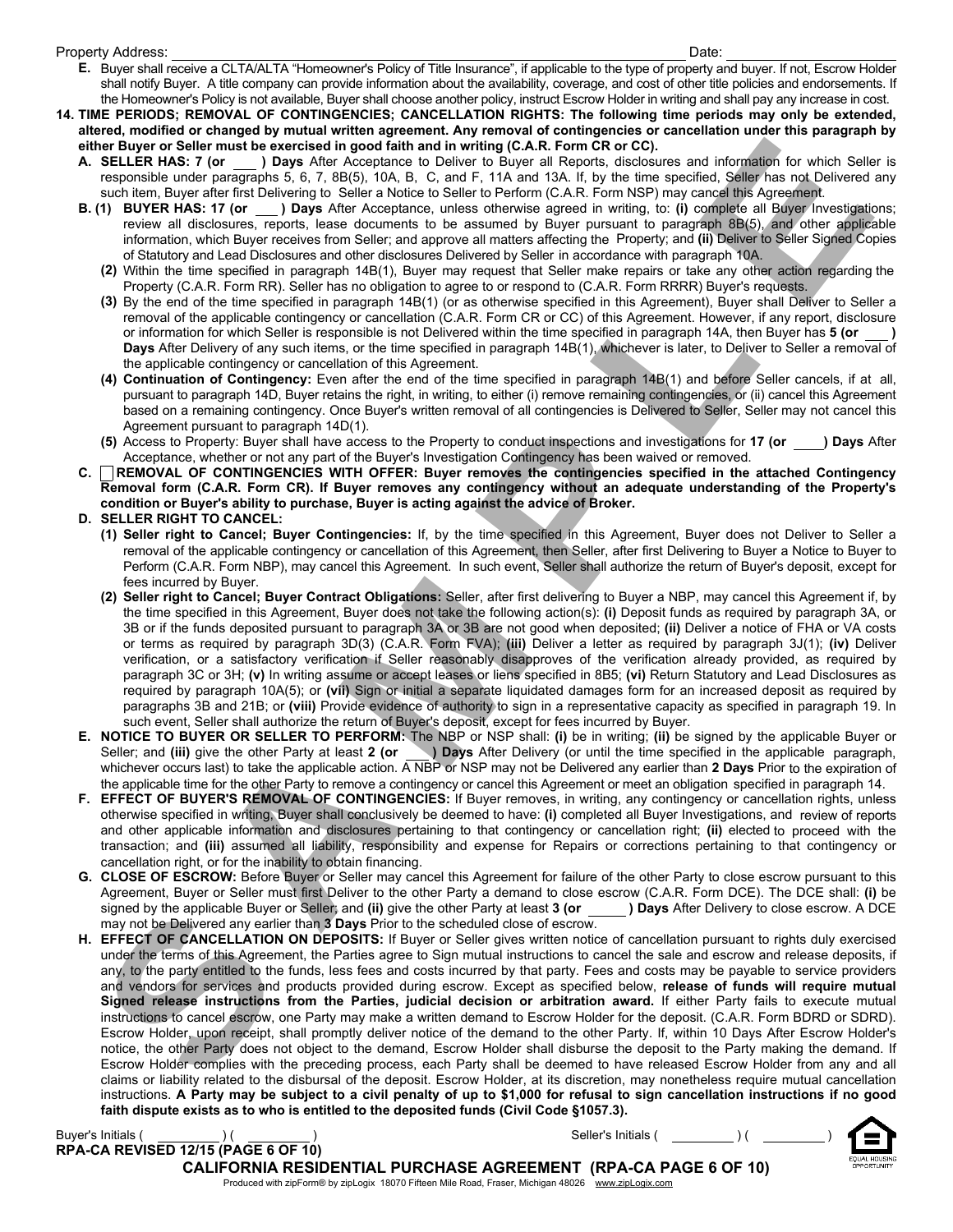- 15. FINAL VERIFICATION OF CONDITION: Buyer shall have the right to make a final verification of the Property within 5 (or ) Days Prior to Close Of Escrow, NOT AS A CONTINGENCY OF THE SALE, but solely to confirm: (i) the Property is maintained pursuant to paragraph 11; (ii) Repairs have been completed as agreed; and (iii) Seller has complied with Seller's other obligations under this Agreement (C.A.R. Form VP).
- 16. REPAIRS: Repairs shall be completed prior to final verification of condition unless otherwise agreed in writing. Repairs to be performed at Seller's expense may be performed by Seller or through others, provided that the work complies with applicable Law, including governmental permit, inspection and approval requirements. Repairs shall be performed in a good, skillful manner with materials of quality and appearance comparable to existing materials. It is understood that exact restoration of appearance or cosmetic items following all Repairs may not be possible. Seller shall: (i) obtain invoices and paid receipts for Repairs performed by others; (ii) prepare a written statement indicating the Repairs performed by Seller and the date of such Repairs; and (iii) provide Copies of invoices and paid receipts and statements to Buyer prior to final verification of condition.
- 17. PRORATIONS OF PROPERTY TAXES AND OTHER ITEMS: Unless otherwise agreed in writing, the following items shall be PAID CURRENT and prorated between Buyer and Seller as of Close Of Escrow: real property taxes and assessments, interest, rents, HOA regular, special, and emergency dues and assessments imposed prior to Close Of Escrow, premiums on insurance assumed by Buyer, payments on bonds and assessments assumed by Buyer, and payments on Mello-Roos and other Special Assessment District bonds and assessments that are now a lien. The following items shall be assumed by Buyer WITHOUT CREDIT toward the purchase price: prorated payments on Mello-Roos and other Special Assessment District bonds and assessments and HOA special assessments that are now a lien but not yet due. Property will be reassessed upon change of ownership. Any supplemental tax bills shall be paid as follows: (i) for periods after Close Of Escrow, by Buyer; and (ii) for periods prior to Close Of Escrow, by Seller (see C.A.R. Form SPT or SBSA for further information). TAX BILLS ISSUED AFTER CLOSE OF ESCROW SHALL BE HANDLED DIRECTLY BETWEEN BUYER AND SELLER. Prorations shall be made based on a 30-day month.
- 18. BROKERS:
	- A. COMPENSATION: Seller or Buyer, or both, as applicable, agree to pay compensation to Broker as specified in a separate written agreement between Broker and that Seller or Buyer. Compensation is payable upon Close Of Escrow, or if escrow does not close, as otherwise specified in the agreement between Broker and that Seller or Buyer.
	- B. SCOPE OF DUTY: Buyer and Seller acknowledge and agree that Broker: (i) Does not decide what price Buyer should pay or Seller should accept; (ii) Does not guarantee the condition of the Property; (iii) Does not guarantee the performance, adequacy or completeness of inspections, services, products or repairs provided or made by Seller or others; (iv) Does not have an obligation to conduct an inspection of common areas or areas off the site of the Property; (v) Shall not be responsible for identifying defects on the Property, in common areas, or offsite unless such defects are visually observable by an inspection of reasonably accessible areas of the Property or are known to Broker; (vi) Shall not be responsible for inspecting public records or permits concerning the title or use of Property; (vii) Shall not be responsible for identifying the location of boundary lines or other items affecting title; (viii) Shall not be responsible for verifying square footage, representations of others or information contained in Investigation reports, Multiple Listing Service, advertisements, flyers or other promotional material; (ix) Shall not be responsible for determining the fair market value of the Property or any personal property included in the sale; (x) Shall not be responsible for providing legal or tax advice regarding any aspect of a transaction entered into by Buyer or Seller; and (xi) Shall not be responsible for providing other advice or information that exceeds the knowledge, education and experience required to perform real estate licensed activity. Buyer and Seller agree to seek legal, tax, insurance, title and other desired assistance from appropriate professionals.
- 19. REPRESENTATIVE CAPACITY: If one or more Parties is signing this Agreement in a representative capacity and not for him/herself as an individual then that Party shall so indicate in paragraph 31 or 32 and attach a Representative Capacity Signature Disclosure (C.A.R. Form RCSD). Wherever the signature or initials of the representative identified in the RCSD appear on this Agreement or any related documents, it shall be deemed to be in a representative capacity for the entity described and not in an individual capacity, unless otherwise indicated. The Party acting in a representative capacity (i) represents that the entity for which that party is acting already exists and (ii) shall Deliver to the other Party and Escrow Holder, within 3 Days After Acceptance, evidence of authority to act in that capacity (such as but not limited to: applicable portion of the trust or Certification Of Trust (Probate Code §18100.5), letters testamentary, court order, power of attorney, corporate resolution, or formation documents of the business entity).
- 20. JOINT ESCROW INSTRUCTIONS TO ESCROW HOLDER:
- For the state of the state of the state of the state of the state of the state of the state of the state of the state of the state of the state of the state of the state of the state of the state of the state of the state A. The following paragraphs, or applicable portions thereof, of this Agreement constitute the joint escrow instructions of Buyer and Seller to Escrow Holder, which Escrow Holder is to use along with any related counter offers and addenda, and any additional mutual instructions to close the escrow: paragraphs 1, 3, 4B, 5A, 6, 7, 10C, 13, 14G, 17, 18A, 19, 20, 26, 29, 30, 31, 32 and paragraph D of the section titled Real Estate Brokers on page 10. If a Copy of the separate compensation agreement(s) provided for in paragraph 18A, or paragraph D of the section titled Real Estate Brokers on page 10 is deposited with Escrow Holder by Broker, Escrow Holder shall accept such agreement(s) and pay out from Buyer's or Seller's funds, or both, as applicable, the Broker's compensation provided for in such agreement(s). The terms and conditions of this Agreement not set forth in the specified paragraphs are additional matters for the information of Escrow Holder, but about which Escrow Holder need not be concerned. Buyer and Seller will receive Escrow Holder's general provisions, if any, directly from Escrow Holder and will execute such provisions within the time specified in paragraph 7C(1)(c). To the extent the general provisions are inconsistent or conflict with this Agreement, the general provisions will control as to the duties and obligations of Escrow Holder only. Buyer and Seller will execute additional instructions, documents and forms provided by Escrow Holder that are reasonably necessary to close the escrow and, as directed by Escrow Holder, within 3 (or  $\_\_$ ) Days, shall pay to Escrow Holder or HOA or HOA management company or others any fee required by paragraphs 7, 10 or elsewhere in this Agreement.
	- B. A Copy of this Agreement including any counter offer(s) and addenda shall be delivered to Escrow Holder within 3 Days After Acceptance (or **)** and  $\overline{a}$  Escrow **Acceptance (or**  $\overline{b}$  Escrow ). Buyer and Seller authorize Escrow Holder to accept and rely on Copies and Signatures as defined in this Agreement as originals, to open escrow and for other purposes of escrow. The validity of this Agreement as between Buyer and Seller is not affected by whether or when Escrow Holder Signs this Agreement. Escrow Holder shall provide Seller's Statement of Information to Title company when received from Seller. If Seller delivers an affidavit to Escrow Holder to satisfy Seller's FIRPTA obligation under paragraph 10C, Escrow Holder shall deliver to Buyer a Qualified Substitute statement that complies with federal Law.

Buyer's Initials ( ) ( ) Seller's Initials ( ) ( ) RPA-CA REVISED 12/15 (PAGE 7 OF 10)

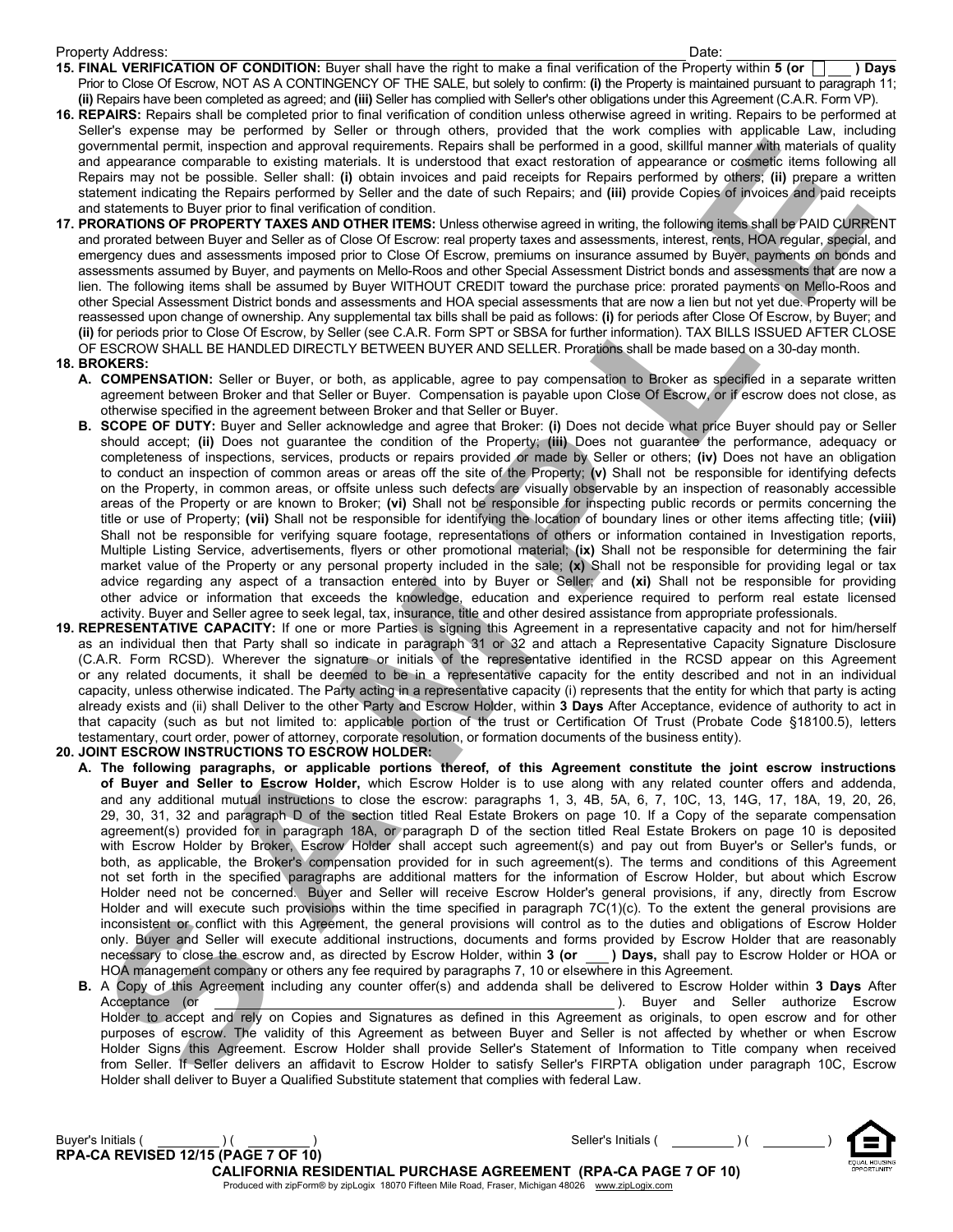- C. Brokers are a party to the escrow for the sole purpose of compensation pursuant to paragraph 18A and paragraph D of the section titled Real Estate Brokers on page 10. Buyer and Seller irrevocably assign to Brokers compensation specified in paragraph 18A, and irrevocably instruct Escrow Holder to disburse those funds to Brokers at Close Of Escrow or pursuant to any other mutually executed cancellation agreement. Compensation instructions can be amended or revoked only with the written consent of Brokers. Buyer and Seller shall release and hold harmless Escrow Holder from any liability resulting from Escrow Holder's payment to Broker(s) of compensation pursuant to this Agreement.
- D. Upon receipt, Escrow Holder shall provide Seller and Seller's Broker verification of Buyer's deposit of funds pursuant to paragraph 3A and 3B. Once Escrow Holder becomes aware of any of the following, Escrow Holder shall immediately notify all Brokers: (i) if Buyer's initial or any additional deposit or down payment is not made pursuant to this Agreement, or is not good at time of deposit with Escrow Holder; or (ii) if Buyer and Seller instruct Escrow Holder to cancel escrow.
- E. A Copy of any amendment that affects any paragraph of this Agreement for which Escrow Holder is responsible shall be delivered to Escrow Holder within 3 Days after mutual execution of the amendment.

#### 21.REMEDIES FOR BUYER'S BREACH OF CONTRACT:

- A. Any clause added by the Parties specifying a remedy (such as release or forfeiture of deposit or making a deposit non-refundable) for failure of Buyer to complete the purchase in violation of this Agreement shall be deemed invalid unless the clause independently satisfies the statutory liquidated damages requirements set forth in the Civil Code.
- B. LIQUIDATED DAMAGES: If Buyer fails to complete this purchase because of Buyer's default, Seller shall retain, as liquidated damages, the deposit actually paid. If the Property is a dwelling with no more than four units, one of which Buyer intends to occupy, then the amount retained shall be no more than 3% of the purchase price. Any excess shall be returned to Buyer. Except as provided in paragraph 14H, release of funds will require mutual, Signed release instructions from both Buyer and Seller, judicial decision or arbitration award. AT THE TIME OF ANY INCREASED DEPOSIT BUYER AND SELLER SHALL SIGN A SEPARATE LIQUIDATED DAMAGES PROVISION INCORPORATING THE INCREASED DEPOSIT AS LIQUIDATED DAMAGES (C.A.R. FORM RID).

Buyer's Initials / Seller's Initials / Seller's Initials / Seller's Initials / Seller's Initials / Seller's Initials / Seller's Initials / Seller's Initials / Seller's Initials / Seller's Initials / Seller's Initials / Sel

### 22. DISPUTE RESOLUTION:

A. MEDIATION: The Parties agree to mediate any dispute or claim arising between them out of this Agreement, or any resulting transaction, before resorting to arbitration or court action through the C.A.R. Real Estate Mediation Center for Consumers (www.consumermediation.org) or through any other mediation provider or service mutually agreed to by the Parties. The Parties also agree to mediate any disputes or claims with Broker(s), who, in writing, agree to such mediation prior to, or within a reasonable time after, the dispute or claim is presented to the Broker. Mediation fees, if any, shall be divided equally among the Parties involved. If, for any dispute or claim to which this paragraph applies, any Party (i) commences an action without first attempting to resolve the matter through mediation, or (ii) before commencement of an action, refuses to mediate after a request has been made, then that Party shall not be entitled to recover attorney fees, even if they would otherwise be available to that Party in any such action. THIS MEDIATION PROVISION APPLIES WHETHER OR NOT THE ARBITRATION PROVISION IS INITIALED. Exclusions from this mediation agreement are specified in paragraph 22C.

### B. ARBITRATION OF DISPUTES:

Note payamin Roomey and payaming harmonic payaming harmonic the agree of the state in the state in the state in the state in the state in the state in the state in the state in the state in the state in the state in the s The Parties agree that any dispute or claim in Law or equity arising between them out of this Agreement or any resulting transaction, which is not settled through mediation, shall be decided by neutral, binding arbitration. The Parties also agree to arbitrate any disputes or claims with Broker(s), who, in writing, agree to such arbitration prior to, or within a reasonable time after, the dispute or claim is presented to the Broker. The arbitrator shall be a retired judge or justice, or an attorney with at least 5 years of residential real estate Law experience, unless the parties mutually agree to a different arbitrator. The Parties shall have the right to discovery in accordance with Code of Civil Procedure §1283.05. In all other respects, the arbitration shall be conducted in accordance with Title 9 of Part 3 of the Code of Civil Procedure. Judgment upon the award of the arbitrator(s) may be entered into any court having jurisdiction. Enforcement of this agreement to arbitrate shall be governed by the Federal Arbitration Act. Exclusions from this arbitration agreement are specified in paragraph 22C.

"NOTICE: BY INITIALING IN THE SPACE BELOW YOU ARE AGREEING TO HAVE ANY DISPUTE ARISING OUT OF THE MATTERS INCLUDED IN THE 'ARBITRATION OF DISPUTES' PROVISION DECIDED BY NEUTRAL ARBITRATION AS PROVIDED BY CALIFORNIA LAW AND YOU ARE GIVING UP ANY RIGHTS YOU MIGHT POSSESS TO HAVE THE DISPUTE LITIGATED IN A COURT OR JURY TRIAL. BY INITIALING IN THE SPACE BELOW YOU ARE GIVING UP YOUR JUDICIAL RIGHTS TO DISCOVERY AND APPEAL, UNLESS THOSE RIGHTS ARE SPECIFICALLY INCLUDED IN THE 'ARBITRATION OF DISPUTES' PROVISION. IF YOU REFUSE TO SUBMIT TO ARBITRATION AFTER AGREEING TO THIS PROVISION, YOU MAY BE COMPELLED TO ARBITRATE UNDER THE AUTHORITY OF THE CALIFORNIA CODE OF CIVIL PROCEDURE. YOUR AGREEMENT TO THIS ARBITRATION PROVISION IS VOLUNTARY."

"WE HAVE READ AND UNDERSTAND THE FOREGOING AND AGREE TO SUBMIT DISPUTES ARISING OUT OF THE MATTERS INCLUDED IN THE 'ARBITRATION OF DISPUTES' PROVISION TO NEUTRAL ARBITRATION."

| Buver's Initials |  |
|------------------|--|
|                  |  |

Buyer's Initials / Seller's Initials / Seller's Initials / Seller's Initials / Seller's Initials / Seller's Initials / Seller's Initials / Seller's Initials / Seller's Initials / Seller's Initials / Seller's Initials / Sel

C. ADDITIONAL MEDIATION AND ARBITRATION TERMS:

(1) EXCLUSIONS: The following matters are excluded from mediation and arbitration: (i) a judicial or non-judicial foreclosure or other action or proceeding to enforce a deed of trust, mortgage or installment land sale contract as defined in Civil Code §2985; (ii) an unlawful detainer action; and (iii) any matter that is within the jurisdiction of a probate, small claims or bankruptcy court.

Buyer's Initials ( <u>\_\_\_\_\_\_\_\_</u> ) ( \_\_\_\_\_\_\_ ) ( \_\_\_\_\_\_\_ ) Seller's Initials ( \_\_\_\_\_\_\_ ) ( \_\_\_\_\_\_\_ )

RPA-CA REVISED 12/15 (PAGE 8 OF 10)

CALIFORNIA RESIDENTIAL PURCHASE AGREEMENT (RPA-CA PAGE 8 OF 10) Produced with zipForm® by zipLogix 18070 Fifteen Mile Road, Fraser, Michigan 48026 www.zipLogix.com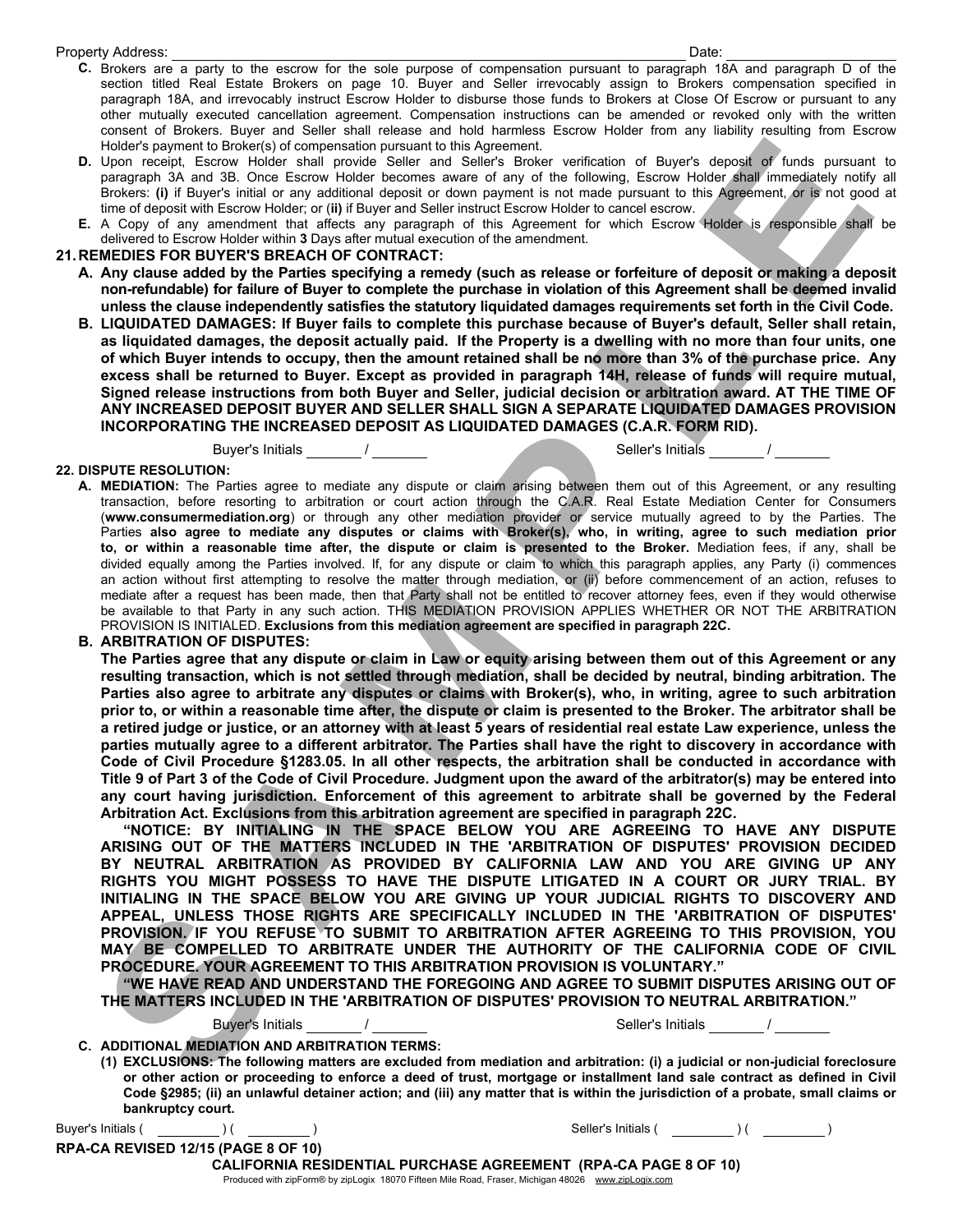- (2) PRESERVATION OF ACTIONS: The following shall not constitute a waiver nor violation of the mediation and arbitration provisions: (i) the filing of a court action to preserve a statute of limitations; (ii) the filing of a court action to enable the recording of a notice of pending action, for order of attachment, receivership, injunction, or other provisional remedies; or (iii) the filing of a mechanic's lien.
- (3) BROKERS: Brokers shall not be obligated nor compelled to mediate or arbitrate unless they agree to do so in writing. Any Broker(s) participating in mediation or arbitration shall not be deemed a party to this Agreement.
- 23. SELECTION OF SERVICE PROVIDERS: Brokers do not guarantee the performance of any vendors, service or product providers ("Providers"), whether referred by Broker or selected by Buyer, Seller or other person. Buyer and Seller may select ANY Providers of their own choosing.
- 24. MULTIPLE LISTING SERVICE ("MLS"): Brokers are authorized to report to the MLS a pending sale and, upon Close Of Escrow, the sales price and other terms of this transaction shall be provided to the MLS to be published and disseminated to persons and entities authorized to use the information on terms approved by the MLS.
- 25. ATTORNEY FEES: In any action, proceeding, or arbitration between Buyer and Seller arising out of this Agreement, the prevailing Buyer or Seller shall be entitled to reasonable attorney fees and costs from the non-prevailing Buyer or Seller, except as provided in paragraph 22A.
- 26. ASSIGNMENT: Buyer shall not assign all or any part of Buyer's interest in this Agreement without first having obtained the separate written consent of Seller to a specified assignee. Such consent shall not be unreasonably withheld. Any total or partial assignment shall not relieve Buyer of Buyer's obligations pursuant to this Agreement unless otherwise agreed in writing by Seller. (C.A.R. Form AOAA).
- 27. EQUAL HOUSING OPPORTUNITY: The Property is sold in compliance with federal, state and local anti-discrimination Laws.

### 28. TERMS AND CONDITIONS OF OFFER:

**S BENARD INTERFERICATION The END INTERFERICANT INTERFERICANT CONTROLLER CONTROLLER CONTROLLER CONTROLLER CONTROLLER CONTROLLER CONTROLLER CONTROLLER CONTROLLER CONTROLLER CONTROLLER CONTROLLER CONTROLLER CONTROLLER CON** This is an offer to purchase the Property on the above terms and conditions. The liquidated damages paragraph or the arbitration of disputes paragraph is incorporated in this Agreement if initialed by all Parties or if incorporated by mutual agreement in a counter offer or addendum. If at least one but not all Parties initial, a counter offer is required until agreement is reached. Seller has the right to continue to offer the Property for sale and to accept any other offer at any time prior to notification of Acceptance. The Parties have read and acknowledge receipt of a Copy of the offer and agree to the confirmation of agency relationships. If this offer is accepted and Buyer subsequently defaults, Buyer may be responsible for payment of Brokers' compensation. This Agreement and any supplement, addendum or modification, including any Copy, may be Signed in two or more counterparts, all of which shall constitute one and the same writing.

- 29. TIME OF ESSENCE; ENTIRE CONTRACT; CHANGES: Time is of the essence. All understandings between the Parties are incorporated in this Agreement. Its terms are intended by the Parties as a final, complete and exclusive expression of their Agreement with respect to its subject matter, and may not be contradicted by evidence of any prior agreement or contemporaneous oral agreement. If any provision of this Agreement is held to be ineffective or invalid, the remaining provisions will nevertheless be given full force and effect. Except as otherwise specified, this Agreement shall be interpreted and disputes shall be resolved in accordance wth the Laws of the State of California. Neither this Agreement nor any provision in it may be extended, amended, modified, altered or changed, except in writing Signed by Buyer and Seller.
- 30. DEFINITIONS: As used in this Agreement:
	- A. "Acceptance" means the time the offer or final counter offer is accepted in writing by a Party and is delivered to and personally received by the other Party or that Party's authorized agent in accordance with the terms of this offer or a final counter offer.
	- B. "Agreement" means this document and any counter offers and any incorporated addenda, collectively forming the binding agreement between the Parties. Addenda are incorporated only when Signed by all Parties.
	- C. "C.A.R. Form" means the most current version of the specific form referenced or another comparable form agreed to by the parties.
	- D. "Close Of Escrow", including "COE", means the date the grant deed, or other evidence of transfer of title, is recorded.
	- E. "Copy" means copy by any means including photocopy, NCR, facsimile and electronic.
	- F. "Days" means calendar days. However, after Acceptance, the last Day for performance of any act required by this Agreement (including Close Of Escrow) shall not include any Saturday, Sunday, or legal holiday and shall instead be the next Day.
	- G. "Days After" means the specified number of calendar days after the occurrence of the event specified, not counting the calendar date on which the specified event occurs, and ending at 11:59 PM on the final day.
	- H. "Days Prior" means the specified number of calendar days before the occurrence of the event specified, not counting the calendar date on which the specified event is scheduled to occur.
	- "Deliver", "Delivered" or "Delivery", unless otherwise specified in writing, means and shall be effective upon: personal receipt by Buyer or Seller or the individual Real Estate Licensee for that principal as specified in the section titled Real Estate Brokers on page 10, regardless of the method used (i.e., messenger, mail, email, fax, other).
	- J. "Electronic Copy" or "Electronic Signature" means, as applicable, an electronic copy or signature complying with California Law. Buyer and Seller agree that electronic means will not be used by either Party to modify or alter the content or integrity of this Agreement without the knowledge and consent of the other Party.
	- K. "Law" means any law, code, statute, ordinance, regulation, rule or order, which is adopted by a controlling city, county, state or federal legislative, judicial or executive body or agency.
	- L. "Repairs" means any repairs (including pest control), alterations, replacements, modifications or retrofitting of the Property provided for under this Agreement.
	- M. "Signed" means either a handwritten or electronic signature on an original document, Copy or any counterpart.

| 31. EXPIRATION OF OFFER: This offer shall be deemed revoked and the deposit, if any, shall be returned to Buyer unless the offer is Signed |                  |  |
|--------------------------------------------------------------------------------------------------------------------------------------------|------------------|--|
| by Seller and a Copy of the Signed offer is personally received by Buyer, or by                                                            | . <del>. .</del> |  |

|    | who is authorized to receive it, by 5:00 PM on the third Day after this offer is signed by Buyer (or by | 'PM.<br>AM/ |
|----|---------------------------------------------------------------------------------------------------------|-------------|
| on | (date)                                                                                                  |             |

 One or more Buyers is signing this Agreement in a representative capacity and not for him/herself as an individual. See attached Representative Capacity Signature Disclosure (C.A.R. Form RCSD-B) for additional terms.

| Date         | <b>BUYER</b> |  |
|--------------|--------------|--|
| (Print name) |              |  |
| Date         | <b>BUYER</b> |  |
| (Print name) |              |  |
|              |              |  |

Additional Signature Addendum attached (C.A.R. Form ASA).

Seller's Initials ( <u>\_\_\_\_\_\_\_\_</u> ) ( \_\_\_\_\_\_\_\_ )

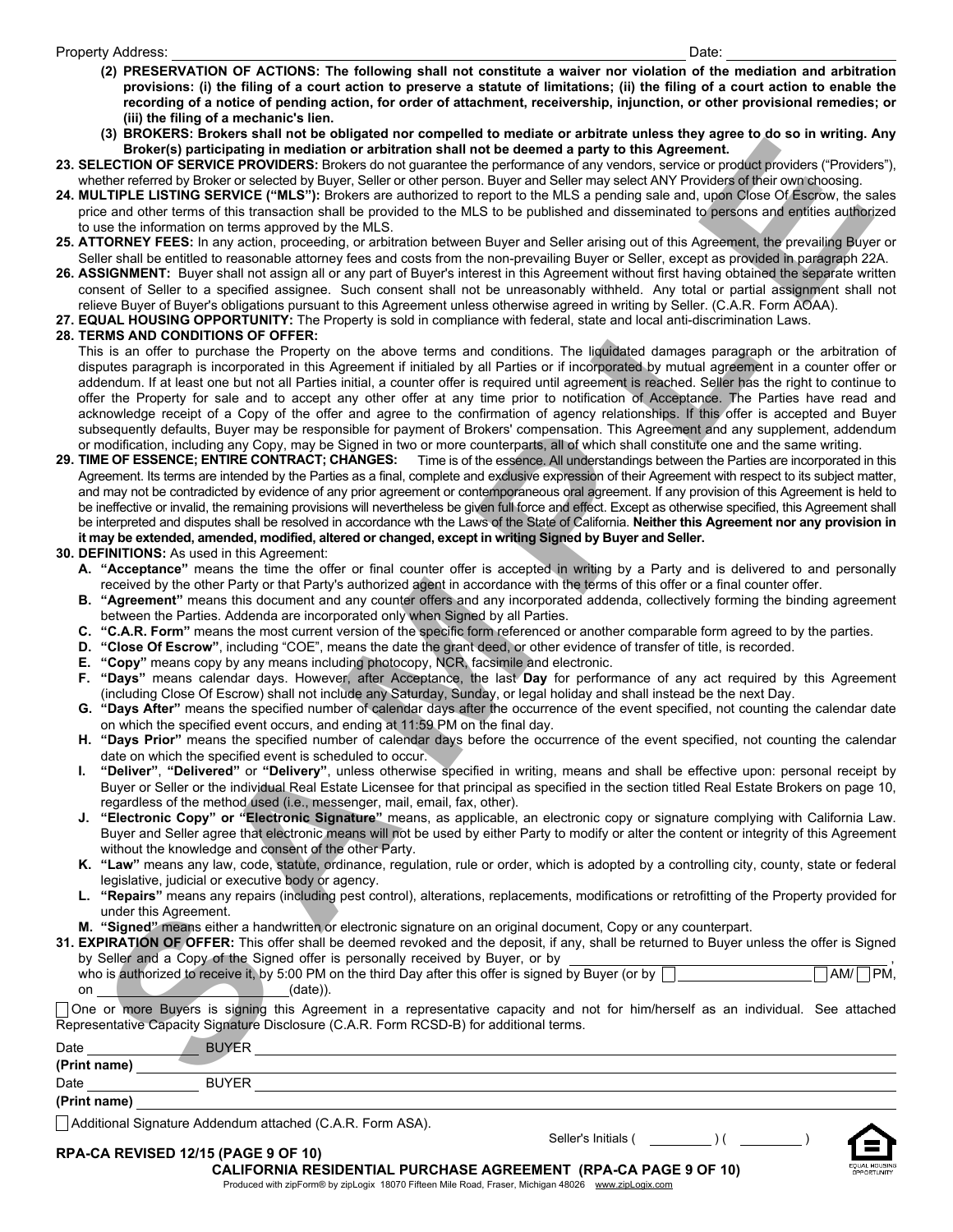32. ACCEPTANCE OF OFFER: Seller warrants that Seller is the owner of the Property, or has the authority to execute this Agreement. Seller accepts the above offer, and agrees to sell the Property on the above terms and conditions. Seller has read and acknowledges receipt of a Copy of this Agreement, and authorizes Broker to Deliver a Signed Copy to Buyer.

#### $\Box$  (If checked) SELLER'S ACCEPTANCE IS SUBJECT TO ATTACHED COUNTER OFFER (C.A.R. Form SCO or SMCO) DATED:

|                                                                                                                                                               |                                                                                                                                                                                                                                |     | One or more Sellers is signing this Agreement in a representative capacity and not for him/herself as an individual. See attached<br>Representative Capacity Signature Disclosure (C.A.R. Form RCSD-S) for additional terms.                                                                                                                                                                                                                                                                                                                                                                                                                                                                                                                                                                                                                                           |                         |                                    |
|---------------------------------------------------------------------------------------------------------------------------------------------------------------|--------------------------------------------------------------------------------------------------------------------------------------------------------------------------------------------------------------------------------|-----|------------------------------------------------------------------------------------------------------------------------------------------------------------------------------------------------------------------------------------------------------------------------------------------------------------------------------------------------------------------------------------------------------------------------------------------------------------------------------------------------------------------------------------------------------------------------------------------------------------------------------------------------------------------------------------------------------------------------------------------------------------------------------------------------------------------------------------------------------------------------|-------------------------|------------------------------------|
|                                                                                                                                                               |                                                                                                                                                                                                                                |     |                                                                                                                                                                                                                                                                                                                                                                                                                                                                                                                                                                                                                                                                                                                                                                                                                                                                        |                         |                                    |
|                                                                                                                                                               |                                                                                                                                                                                                                                |     | (Print name)                                                                                                                                                                                                                                                                                                                                                                                                                                                                                                                                                                                                                                                                                                                                                                                                                                                           |                         |                                    |
|                                                                                                                                                               |                                                                                                                                                                                                                                |     |                                                                                                                                                                                                                                                                                                                                                                                                                                                                                                                                                                                                                                                                                                                                                                                                                                                                        |                         |                                    |
|                                                                                                                                                               |                                                                                                                                                                                                                                |     |                                                                                                                                                                                                                                                                                                                                                                                                                                                                                                                                                                                                                                                                                                                                                                                                                                                                        |                         |                                    |
|                                                                                                                                                               |                                                                                                                                                                                                                                |     |                                                                                                                                                                                                                                                                                                                                                                                                                                                                                                                                                                                                                                                                                                                                                                                                                                                                        |                         |                                    |
|                                                                                                                                                               | Additional Signature Addendum attached (C.A.R. Form ASA).                                                                                                                                                                      |     |                                                                                                                                                                                                                                                                                                                                                                                                                                                                                                                                                                                                                                                                                                                                                                                                                                                                        |                         |                                    |
| (Initials)                                                                                                                                                    | Confirmation of Acceptance has occurred.                                                                                                                                                                                       |     | (Do not initial if making a counter offer.) CONFIRMATION OF ACCEPTANCE: A Copy of Signed Acceptance was<br>personally received by Buyer or Buyer's authorized agent on (date)<br>AM/ PM. A binding Agreement is created when a Copy of Signed Acceptance is personally received by<br>Buyer or Buyer's authorized agent whether or not confirmed in this document. Completion of this confirmation<br>is not legally required in order to create a binding Agreement; it is solely intended to evidence the date that                                                                                                                                                                                                                                                                                                                                                  |                         |                                    |
| <b>REAL ESTATE BROKERS:</b>                                                                                                                                   |                                                                                                                                                                                                                                |     |                                                                                                                                                                                                                                                                                                                                                                                                                                                                                                                                                                                                                                                                                                                                                                                                                                                                        |                         |                                    |
|                                                                                                                                                               | B. Agency relationships are confirmed as stated in paragraph 2.<br>document that tax reporting will be required or that an exemption exists.                                                                                   |     | A. Real Estate Brokers are not parties to the Agreement between Buyer and Seller.<br>C. If specified in paragraph 3A(2), Agent who submitted the offer for Buyer acknowledges receipt of deposit.<br>D. COOPERATING BROKER COMPENSATION: Listing Broker agrees to pay Cooperating Broker (Selling Firm) and Cooperating<br>Broker agrees to accept, out of Listing Broker's proceeds in escrow, the amount specified in the MLS, provided Cooperating Broker<br>is a Participant of the MLS in which the Property is offered for sale or a reciprocal MLS. If Listing Broker and Cooperating Broker<br>are not both Participants of the MLS, or a reciprocal MLS, in which the Property is offered for sale, then compensation must be<br>specified in a separate written agreement (C.A.R. Form CBC). Declaration of License and Tax (C.A.R. Form DLT) may be used to |                         |                                    |
|                                                                                                                                                               |                                                                                                                                                                                                                                |     |                                                                                                                                                                                                                                                                                                                                                                                                                                                                                                                                                                                                                                                                                                                                                                                                                                                                        |                         |                                    |
|                                                                                                                                                               |                                                                                                                                                                                                                                |     |                                                                                                                                                                                                                                                                                                                                                                                                                                                                                                                                                                                                                                                                                                                                                                                                                                                                        |                         | CalBRE Lic. # ____________________ |
|                                                                                                                                                               |                                                                                                                                                                                                                                |     | CalBRE Lic. $\#$                                                                                                                                                                                                                                                                                                                                                                                                                                                                                                                                                                                                                                                                                                                                                                                                                                                       |                         |                                    |
|                                                                                                                                                               | By the contract of the contract of the contract of the contract of the contract of the contract of the contract of the contract of the contract of the contract of the contract of the contract of the contract of the contrac |     |                                                                                                                                                                                                                                                                                                                                                                                                                                                                                                                                                                                                                                                                                                                                                                                                                                                                        |                         |                                    |
|                                                                                                                                                               |                                                                                                                                                                                                                                |     |                                                                                                                                                                                                                                                                                                                                                                                                                                                                                                                                                                                                                                                                                                                                                                                                                                                                        |                         |                                    |
|                                                                                                                                                               |                                                                                                                                                                                                                                |     |                                                                                                                                                                                                                                                                                                                                                                                                                                                                                                                                                                                                                                                                                                                                                                                                                                                                        |                         | CalBRE Lic. # ___________________  |
|                                                                                                                                                               |                                                                                                                                                                                                                                |     | CalBRE Lic. #                                                                                                                                                                                                                                                                                                                                                                                                                                                                                                                                                                                                                                                                                                                                                                                                                                                          |                         |                                    |
|                                                                                                                                                               |                                                                                                                                                                                                                                |     | CalBRE Lic. # $\frac{1}{\sqrt{2}}$                                                                                                                                                                                                                                                                                                                                                                                                                                                                                                                                                                                                                                                                                                                                                                                                                                     |                         |                                    |
|                                                                                                                                                               |                                                                                                                                                                                                                                |     |                                                                                                                                                                                                                                                                                                                                                                                                                                                                                                                                                                                                                                                                                                                                                                                                                                                                        |                         |                                    |
|                                                                                                                                                               |                                                                                                                                                                                                                                |     | City                                                                                                                                                                                                                                                                                                                                                                                                                                                                                                                                                                                                                                                                                                                                                                                                                                                                   | State Zip               |                                    |
| $By_$<br>Telephone _____                                                                                                                                      |                                                                                                                                                                                                                                | Fax | E-mail                                                                                                                                                                                                                                                                                                                                                                                                                                                                                                                                                                                                                                                                                                                                                                                                                                                                 |                         |                                    |
|                                                                                                                                                               | <b>ESCROW HOLDER ACKNOWLEDGMENT:</b><br>supplemental escrow instructions and the terms of Escrow Holder's general provisions.                                                                                                  |     | Escrow Holder acknowledges receipt of a Copy of this Agreement, (if checked, a deposit in the amount of \$<br>counter offer numbers Seller's Statement of Information and Counter offer numbers and Counter offer numbers and agrees to act as Escrow Holder subject to paragraph 20 of this Agreement, any<br>Escrow Holder is advised that the date of Confirmation of Acceptance of the Agreement as between Buyer and Seller is                                                                                                                                                                                                                                                                                                                                                                                                                                    |                         |                                    |
|                                                                                                                                                               |                                                                                                                                                                                                                                |     |                                                                                                                                                                                                                                                                                                                                                                                                                                                                                                                                                                                                                                                                                                                                                                                                                                                                        |                         |                                    |
|                                                                                                                                                               |                                                                                                                                                                                                                                |     |                                                                                                                                                                                                                                                                                                                                                                                                                                                                                                                                                                                                                                                                                                                                                                                                                                                                        | Date                    |                                    |
|                                                                                                                                                               |                                                                                                                                                                                                                                |     |                                                                                                                                                                                                                                                                                                                                                                                                                                                                                                                                                                                                                                                                                                                                                                                                                                                                        |                         |                                    |
|                                                                                                                                                               |                                                                                                                                                                                                                                |     |                                                                                                                                                                                                                                                                                                                                                                                                                                                                                                                                                                                                                                                                                                                                                                                                                                                                        |                         |                                    |
|                                                                                                                                                               | Escrow Holder has the following license number #<br>Department of Business Oversight. □ Department of Insurance. □                                                                                                             |     | Bureau of Real Estate.                                                                                                                                                                                                                                                                                                                                                                                                                                                                                                                                                                                                                                                                                                                                                                                                                                                 |                         |                                    |
|                                                                                                                                                               | <b>Broker or Designee Initials</b>                                                                                                                                                                                             |     | ) Listing Broker presented this offer to Seller on                                                                                                                                                                                                                                                                                                                                                                                                                                                                                                                                                                                                                                                                                                                                                                                                                     |                         | (date).                            |
|                                                                                                                                                               | $\mathbf{C}$<br>Seller's Initials                                                                                                                                                                                              |     | ) No counter offer is being made. This offer was rejected by Seller on                                                                                                                                                                                                                                                                                                                                                                                                                                                                                                                                                                                                                                                                                                                                                                                                 |                         | (date).                            |
|                                                                                                                                                               |                                                                                                                                                                                                                                |     | ©1991- 2015, California Association of REALTORS®, Inc. United States copyright law (Title 17 U.S. Code) forbids the unauthorized distribution, display and reproduction of this<br>form, or any portion thereof, by photocopy machine or any other means, including facsimile or computerized formats.<br>THIS FORM HAS BEEN APPROVED BY THE CALIFORNIA ASSOCIATION OF REALTORS® (C.A.R.). NO REPRESENTATION IS MADE AS TO THE LEGAL VALIDITY<br>OR ACCURACY OF ANY PROVISION IN ANY SPECIFIC TRANSACTION. A REAL ESTATE BROKER IS THE PERSON QUALIFIED TO ADVISE ON REAL ESTATE<br>TRANSACTIONS. IF YOU DESIRE LEGAL OR TAX ADVICE, CONSULT AN APPROPRIATE PROFESSIONAL.                                                                                                                                                                                              |                         |                                    |
| $\mathbf{I}$                                                                                                                                                  | Published and Distributed by:                                                                                                                                                                                                  |     | Buyer Acknowledges that page 10 is part of this Agreement ( ____                                                                                                                                                                                                                                                                                                                                                                                                                                                                                                                                                                                                                                                                                                                                                                                                       | $\bigcup$               |                                    |
| Escrow Holder<br>By<br>Address<br>Phone/Fax/E-mail<br><b>PRESENTATION OF OFFER: (</b><br><b>REJECTION OF OFFER:</b><br>$\, {\bf R}$<br>$\mathbf{E}$<br>$\,$ B | REAL ESTATE BUSINESS SERVICES, INC.                                                                                                                                                                                            |     |                                                                                                                                                                                                                                                                                                                                                                                                                                                                                                                                                                                                                                                                                                                                                                                                                                                                        | <b>Buyer's Initials</b> |                                    |
|                                                                                                                                                               | a subsidiary of the CALIFORNIA ASSOCIATION OF REALTORS®<br>⊕525 South Virgil Avenue, Los Angeles, California 90020<br>RPA-CA REVISED 12/15 (PAGE 10 of 10)                                                                     |     |                                                                                                                                                                                                                                                                                                                                                                                                                                                                                                                                                                                                                                                                                                                                                                                                                                                                        | Reviewed by             | EOUAL HOUSING                      |